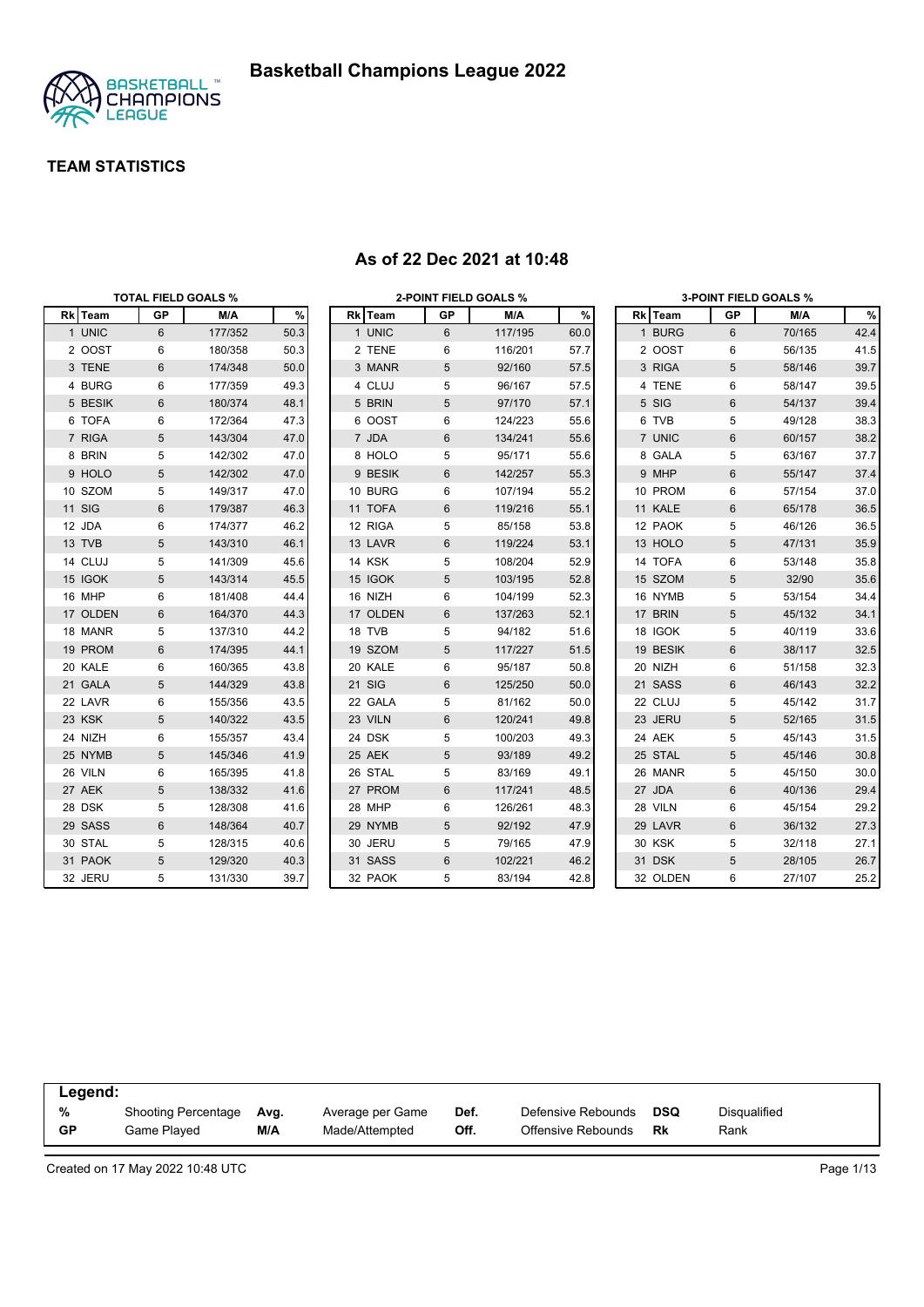

|          | <b>FREE THROWS %</b> |         |      |          | <b>POINTS FOR</b> |              |      |          | <b>POINTS AGAINST</b> |       |      |
|----------|----------------------|---------|------|----------|-------------------|--------------|------|----------|-----------------------|-------|------|
| Rk Team  | <b>GP</b>            | M/A     | $\%$ | Rk Team  | <b>GP</b>         | <b>Total</b> | Avg. | Rk Team  | GP                    | Total | Avg. |
| 1 GALA   | 5                    | 82/96   | 85.4 | 1 GALA   | 5                 | 433          | 86.6 | 1 UNIC   | 6                     | 403   | 67.2 |
| 2 NYMB   | 5                    | 52/63   | 82.5 | 2 OOST   | 6                 | 516          | 86.0 | 2 MANR   | 5                     | 355   | 71.0 |
| 3 TVB    | 5                    | 67/83   | 80.7 | 3 CLUJ   | 5                 | 420          | 84.0 | 3 JDA    | 6                     | 433   | 72.2 |
| 4 VILN   | 6                    | 100/125 | 80.0 | 4 MHP    | 6                 | 494          | 82.3 | 4 PROM   | 6                     | 434   | 72.3 |
| 5 DSK    | 5                    | 74/93   | 79.6 | 5 HOLO   | 5                 | 410          | 82.0 | 5 LAVR   | $6\phantom{1}$        | 440   | 73.3 |
| 6 MHP    | 6                    | 77/98   | 78.6 | 6 SIG    | 6                 | 491          | 81.8 | 6 DSK    | 5                     | 367   | 73.4 |
| 7 BESIK  | 6                    | 73/93   | 78.5 | 7 BURG   | 6                 | 487          | 81.2 | 7 VILN   | $6\phantom{1}$        | 442   | 73.7 |
| 8 STAL   | 5                    | 79/102  | 77.5 | 8 RIGA   | 5                 | 404          | 80.8 | 8 MHP    | 6                     | 450   | 75.0 |
| 9 NIZH   | 6                    | 98/127  | 77.2 | 9 TOFA   | 6                 | 483          | 80.5 | 9 TENE   | 6                     | 450   | 75.0 |
| 10 BURG  | 6                    | 63/82   | 76.8 | 10 AEK   | 5                 | 402          | 80.4 | 10 JERU  | 5                     | 376   | 75.2 |
| 11 MANR  | 5                    | 83/109  | 76.1 | 11 MANR  | 5                 | 402          | 80.4 | 11 TVB   | 5                     | 377   | 75.4 |
| 12 TOFA  | 6                    | 86/113  | 76.1 | 12 TVB   | 5                 | 402          | 80.4 | 12 HOLO  | 5                     | 378   | 75.6 |
| 13 UNIC  | 6                    | 53/70   | 75.7 | 13 TENE  | 6                 | 476          | 79.3 | 13 SZOM  | $\overline{5}$        | 383   | 76.6 |
| 14 OLDEN | 6                    | 95/126  | 75.4 | 14 VILN  | 6                 | 475          | 79.2 | 14 PAOK  | 5                     | 384   | 76.8 |
| 15 RIGA  | $\overline{5}$       | 60/80   | 75.0 | 15 NYMB  | 5                 | 395          | 79.0 | 15 TOFA  | $6\phantom{1}$        | 463   | 77.2 |
| 16 SASS  | 6                    | 79/106  | 74.5 | 16 SZOM  | 5                 | 393          | 78.6 | 16 IGOK  | 5                     | 390   | 78.0 |
| 17 KALE  | $6\phantom{1}$       | 78/105  | 74.3 | 17 BESIK | 6                 | 471          | 78.5 | 17 BURG  | $6\phantom{1}$        | 472   | 78.7 |
| 18 OOST  | 6                    | 100/135 | 74.1 | 18 UNIC  | 6                 | 467          | 77.8 | 18 STAL  | 5                     | 397   | 79.4 |
| 19 PROM  | 6                    | 54/73   | 74.0 | 19 KALE  | 6                 | 463          | 77.2 | 19 BESIK | $6\phantom{1}$        | 478   | 79.7 |
| 20 LAVR  | 6                    | 65/88   | 73.9 | 20 IGOK  | 5                 | 385          | 77.0 | 20 GALA  | 5                     | 400   | 80.0 |
| 21 HOLO  | 5                    | 79/107  | 73.8 | 21 JERU  | 5                 | 385          | 77.0 | 21 CLUJ  | 5                     | 404   | 80.8 |
| 22 AEK   | 5                    | 81/111  | 73.0 | 22 BRIN  | 5                 | 384          | 76.8 | 22 KSK   | 5                     | 406   | 81.2 |
| 23 KSK   | $\overline{5}$       | 55/77   | 71.4 | 23 NIZH  | 6                 | 459          | 76.5 | 23 RIGA  | $5\phantom{.0}$       | 406   | 81.2 |
| 24 PAOK  | 5                    | 74/105  | 70.5 | 24 PROM  | 6                 | 459          | 76.5 | 24 SIG   | 6                     | 489   | 81.5 |
| 25 SIG   | 6                    | 79/113  | 69.9 | 25 STAL  | 5                 | 380          | 76.0 | 25 OLDEN | 6                     | 491   | 81.8 |
| 26 JDA   | 6                    | 54/79   | 68.4 | 26 PAOK  | 5                 | 378          | 75.6 | 26 OOST  | 6                     | 500   | 83.3 |
| 27 CLUJ  | $\overline{5}$       | 93/137  | 67.9 | 27 OLDEN | 6                 | 450          | 75.0 | 27 NYMB  | 5                     | 417   | 83.4 |
| 28 BRIN  | 5                    | 55/82   | 67.1 | 28 JDA   | 6                 | 442          | 73.7 | 28 KALE  | 6                     | 501   | 83.5 |
| 29 SZOM  | 5                    | 63/94   | 67.0 | 29 KSK   | 5                 | 367          | 73.4 | 29 NIZH  | $6\phantom{1}$        | 503   | 83.8 |
| 30 TENE  | 6                    | 70/105  | 66.7 | 30 DSK   | 5                 | 358          | 71.6 | 30 BRIN  | 5                     | 423   | 84.6 |
| 31 JERU  | 5                    | 71/109  | 65.1 | 31 SASS  | 6                 | 421          | 70.2 | 31 SASS  | 6                     | 516   | 86.0 |
| 32 IGOK  | 5                    | 59/93   | 63.4 | 32 LAVR  | 6                 | 411          | 68.5 | 32 AEK   | 5                     | 435   | 87.0 |

| Legend:   |                     |      |                  |      |                    |     |              |
|-----------|---------------------|------|------------------|------|--------------------|-----|--------------|
| %         | Shooting Percentage | Ava. | Average per Game | Def. | Defensive Rebounds | DSQ | Disqualified |
| <b>GP</b> | Game Played         | M/A  | Made/Attempted   | Off. | Offensive Rebounds | Rk  | Rank         |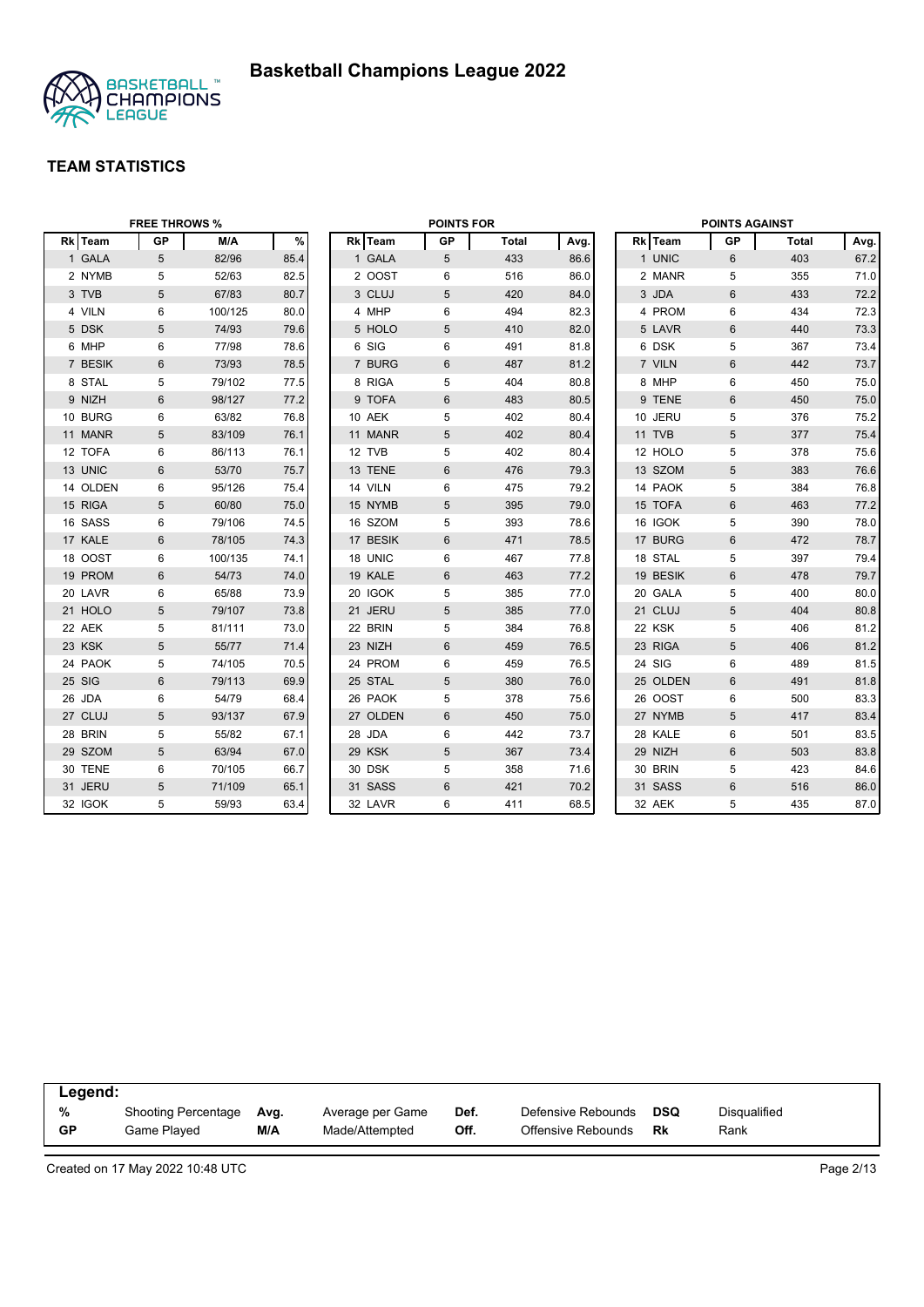

|          | <b>REBOUNDS</b> |      |      |       |      |          | <b>ASSISTS</b> |              |      |          | <b>FOULS</b>    |              |      |
|----------|-----------------|------|------|-------|------|----------|----------------|--------------|------|----------|-----------------|--------------|------|
| Rk Team  | <b>GP</b>       | Off. | Def. | Total | Avg. | Rk Team  | <b>GP</b>      | <b>Total</b> | Avg. | Rk Team  | <b>GP</b>       | <b>Total</b> | Avg. |
| 1 IGOK   | 5               | 72   | 147  | 219   | 43.8 | 1 OOST   | 6              | 128          | 21.3 | 1 HOLO   | $5\phantom{.0}$ | 119          | 23.8 |
| 2 PROM   | 6               | 77   | 172  | 249   | 41.5 | 2 RIGA   | 5              | 104          | 20.8 | 2 OOST   | 6               | 136          | 22.7 |
| 3 JERU   | 5               | 66   | 140  | 206   | 41.2 | 3 BRIN   | 5              | 101          | 20.2 | 3 BRIN   | 5               | 110          | 22.0 |
| 4 SZOM   | 5               | 63   | 141  | 204   | 40.8 | 4 TVB    | 5              | 101          | 20.2 | 4 JERU   | 5               | 108          | 21.6 |
| 5 STAL   | 5               | 55   | 145  | 200   | 40.0 | 5 BURG   | 6              | 120          | 20.0 | 5 DSK    | 5               | 107          | 21.4 |
| 6 MANR   | 5               | 54   | 145  | 199   | 39.8 | 6 CLUJ   | 5              | 100          | 20.0 | 6 NYMB   | 5               | 107          | 21.4 |
| 7 MHP    | 6               | 88   | 145  | 233   | 38.8 | 7 HOLO   | 5              | 100          | 20.0 | 7 NIZH   | $6\phantom{1}$  | 128          | 21.3 |
| 8 CLUJ   | 5               | 63   | 130  | 193   | 38.6 | 8 MANR   | 5              | 100          | 20.0 | 8 KSK    | 5               | 105          | 21.0 |
| 9 DSK    | 5               | 69   | 121  | 190   | 38.0 | 9 NIZH   | 6              | 118          | 19.7 | 9 RIGA   | 5               | 105          | 21.0 |
| 10 NYMB  | 5               | 53   | 134  | 187   | 37.4 | 10 UNIC  | 6              | 117          | 19.5 | 10 BURG  | 6               | 124          | 20.7 |
| 11 GALA  | 5               | 56   | 129  | 185   | 37.0 | 11 SZOM  | 5              | 95           | 19.0 | 11 SZOM  | 5               | 102          | 20.4 |
| 12 PAOK  | 5               | 52   | 132  | 184   | 36.8 | 12 IGOK  | 5              | 94           | 18.8 | 12 BESIK | 6               | 121          | 20.2 |
| 13 TVB   | 5               | 49   | 134  | 183   | 36.6 | 13 SIG   | $\,6$          | 111          | 18.5 | 13 SASS  | $6\phantom{1}$  | 121          | 20.2 |
| 14 OOST  | 6               | 58   | 158  | 216   | 36.0 | 14 TOFA  | 6              | 108          | 18.0 | 14 TOFA  | 6               | 121          | 20.2 |
| 15 VILN  | 6               | 81   | 135  | 216   | 36.0 | 15 GALA  | 5              | 90           | 18.0 | 15 VILN  | $\,6\,$         | 120          | 20.0 |
| 16 SIG   | 6               | 78   | 135  | 213   | 35.5 | 16 BESIK | 6              | 107          | 17.8 | 16 MANR  | 5               | 100          | 20.0 |
| 17 TENE  | 6               | 51   | 161  | 212   | 35.3 | 17 TENE  | 6              | 106          | 17.7 | 17 TVB   | 5               | 100          | 20.0 |
| 18 KSK   | 5               | 65   | 110  | 175   | 35.0 | 18 KALE  | 6              | 103          | 17.2 | 18 PAOK  | 5               | 99           | 19.8 |
| 19 BESIK | 6               | 49   | 159  | 208   | 34.7 | 19 PAOK  | 5              | 86           | 17.2 | 19 KALE  | 6               | 117          | 19.5 |
| 20 NIZH  | 6               | 73   | 133  | 206   | 34.3 | 20 JDA   | 6              | 101          | 16.8 | 20 OLDEN | 6               | 116          | 19.3 |
| 21 BURG  | 6               | 60   | 145  | 205   | 34.2 | 21 PROM  | $6\phantom{1}$ | 101          | 16.8 | 21 PROM  | 6               | 115          | 19.2 |
| 22 UNIC  | 6               | 55   | 150  | 205   | 34.2 | 22 SASS  | 6              | 100          | 16.7 | 22 CLUJ  | 5               | 96           | 19.2 |
| 23 RIGA  | 5               | 48   | 123  | 171   | 34.2 | 23 VILN  | $\,6$          | 100          | 16.7 | 23 STAL  | 5               | 96           | 19.2 |
| 24 HOLO  | 5               | 38   | 131  | 169   | 33.8 | 24 NYMB  | 5              | 81           | 16.2 | 24 AEK   | 5               | 95           | 19.0 |
| 25 JDA   | 6               | 64   | 136  | 200   | 33.3 | 25 JERU  | 5              | 79           | 15.8 | 25 TENE  | $6\phantom{1}$  | 112          | 18.7 |
| 26 KALE  | 6               | 57   | 143  | 200   | 33.3 | 26 STAL  | 5              | 78           | 15.6 | 26 MHP   | 6               | 111          | 18.5 |
| 27 AEK   | 5               | 55   | 107  | 162   | 32.4 | 27 OLDEN | 6              | 92           | 15.3 | 27 JDA   | 6               | 110          | 18.3 |
| 28 LAVR  | 6               | 52   | 142  | 194   | 32.3 | 28 AEK   | 5              | 72           | 14.4 | 28 SIG   | 6               | 110          | 18.3 |
| 29 OLDEN | 6               | 60   | 130  | 190   | 31.7 | 29 KSK   | 5              | 72           | 14.4 | 29 GALA  | 5               | 90           | 18.0 |
| 30 TOFA  | 6               | 61   | 129  | 190   | 31.7 | 30 MHP   | 6              | 84           | 14.0 | 30 UNIC  | 6               | 107          | 17.8 |
| 31 BRIN  | 5               | 32   | 125  | 157   | 31.4 | 31 DSK   | 5              | 69           | 13.8 | 31 IGOK  | 5               | 89           | 17.8 |
| 32 SASS  | 6               | 60   | 120  | 180   | 30.0 | 32 LAVR  | 6              | 73           | 12.2 | 32 LAVR  | 6               | 103          | 17.2 |

| Legend:   |                     |      |                  |      |                    |            |              |
|-----------|---------------------|------|------------------|------|--------------------|------------|--------------|
| %         | Shooting Percentage | Ava. | Average per Game | Def. | Defensive Rebounds | <b>DSQ</b> | Disqualified |
| <b>GP</b> | Game Plaved         | M/A  | Made/Attempted   | Off. | Offensive Rebounds | Rk         | Rank         |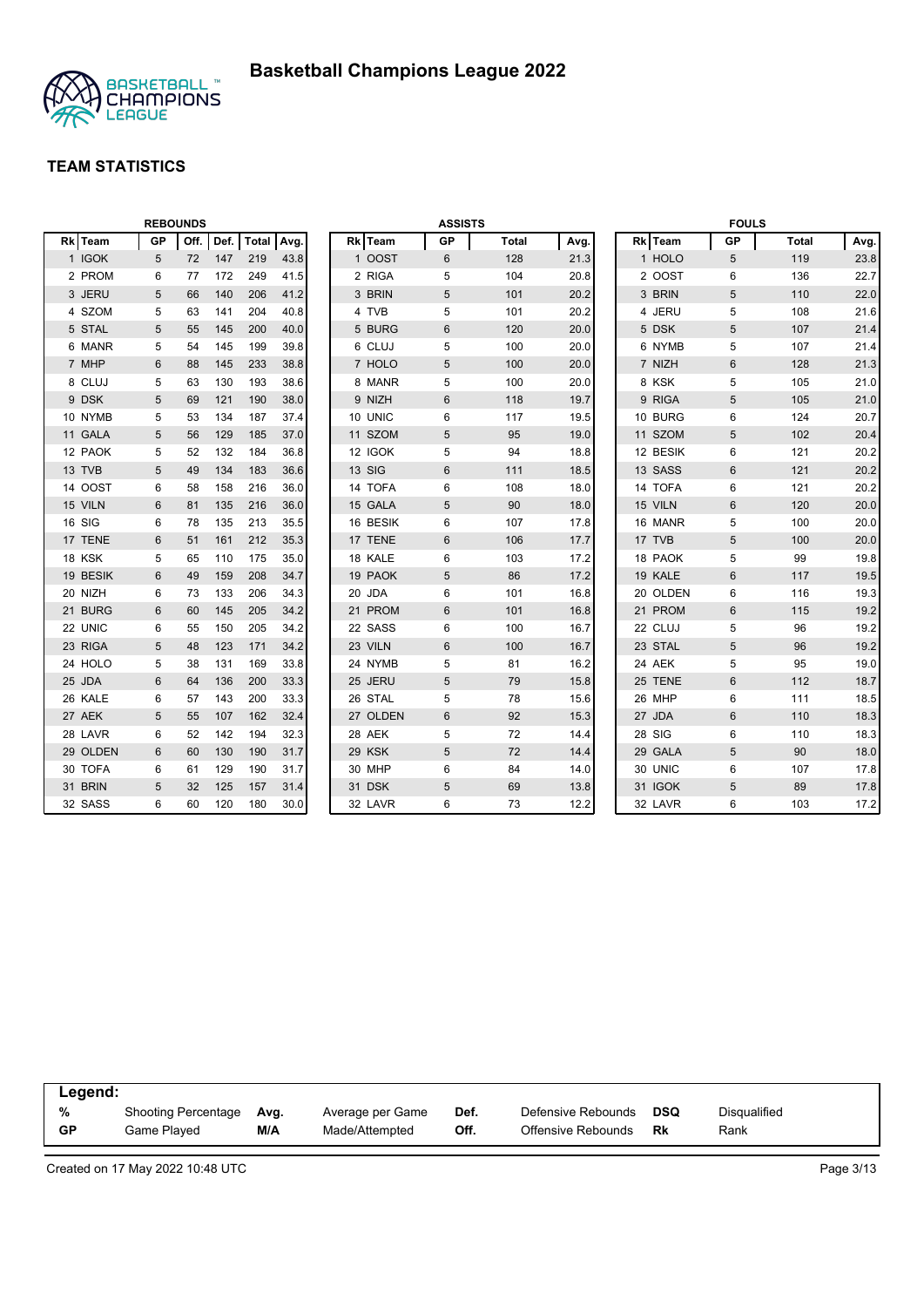

|          | <b>TURNOVERS</b> |              |      |          | <b>STEALS</b> |              |      |          | <b>BLOCKED SHOTS</b> |                |      |
|----------|------------------|--------------|------|----------|---------------|--------------|------|----------|----------------------|----------------|------|
| Rk Team  | <b>GP</b>        | <b>Total</b> | Avg. | Rk Team  | GP            | <b>Total</b> | Avg. | Rk Team  | GP                   | Total          | Avg. |
| 1 DSK    | 5                | 92           | 18.4 | 1 DSK    | 5             | 52           | 10.4 | 1 KSK    | 5                    | 27             | 5.4  |
| 2 BURG   | 6                | 100          | 16.7 | 2 JDA    | 6             | 58           | 9.7  | 2 BESIK  | 6                    | 28             | 4.7  |
| 3 STAL   | 5                | 82           | 16.4 | 3 VILN   | 6             | 52           | 8.7  | 3 MHP    | 6                    | 26             | 4.3  |
| 4 UNIC   | 6                | 95           | 15.8 | 4 SIG    | 6             | 47           | 7.8  | 4 TVB    | 5                    | 20             | 4.0  |
| 5 IGOK   | 5                | 79           | 15.8 | 5 CLUJ   | 5             | 38           | 7.6  | 5 CLUJ   | 5                    | 18             | 3.6  |
| 6 CLUJ   | 5                | 78           | 15.6 | 6 GALA   | 5             | 38           | 7.6  | 6 TENE   | 6                    | 20             | 3.3  |
| 7 RIGA   | 5                | 78           | 15.6 | 7 LAVR   | 6             | 45           | 7.5  | 7 OOST   | 6                    | 19             | 3.2  |
| 8 NIZH   | 6                | 93           | 15.5 | 8 OLDEN  | 6             | 45           | 7.5  | 8 SASS   | 6                    | 19             | 3.2  |
| 9 SASS   | $6\phantom{1}$   | 93           | 15.5 | 9 HOLO   | 5             | 37           | 7.4  | 9 JERU   | $\overline{5}$       | 16             | 3.2  |
| 10 PROM  | 6                | 90           | 15.0 | 10 UNIC  | 6             | 44           | 7.3  | 10 PAOK  | 5                    | 16             | 3.2  |
| 11 BRIN  | 5                | 74           | 14.8 | 11 TOFA  | 6             | 43           | 7.2  | 11 JDA   | $6\phantom{1}$       | 18             | 3.0  |
| 12 KALE  | 6                | 88           | 14.7 | 12 BESIK | 6             | 42           | 7.0  | 12 MANR  | 5                    | 15             | 3.0  |
| 13 BESIK | $6\phantom{1}$   | 87           | 14.5 | 13 MHP   | 6             | 42           | 7.0  | 13 RIGA  | 5                    | 15             | 3.0  |
| 14 HOLO  | 5                | 72           | 14.4 | 14 SASS  | 6             | 42           | 7.0  | 14 SZOM  | 5                    | 15             | 3.0  |
| 15 OOST  | 6                | 86           | 14.3 | 15 JERU  | 5             | 35           | 7.0  | 15 BURG  | $6\phantom{1}$       | 17             | 2.8  |
| 16 TENE  | 6                | 85           | 14.2 | 16 BRIN  | 5             | 34           | 6.8  | 16 IGOK  | 5                    | 14             | 2.8  |
| 17 MANR  | 5                | 70           | 14.0 | 17 SZOM  | 5             | 34           | 6.8  | 17 TOFA  | 6                    | 16             | 2.7  |
| 18 KSK   | 5                | 67           | 13.4 | 18 TVB   | 5             | 34           | 6.8  | 18 UNIC  | 6                    | 16             | 2.7  |
| 19 SZOM  | 5                | 67           | 13.4 | 19 AEK   | 5             | 33           | 6.6  | 19 HOLO  | 5                    | 13             | 2.6  |
| 20 LAVR  | 6                | 80           | 13.3 | 20 STAL  | 5             | 33           | 6.6  | 20 STAL  | 5                    | 13             | 2.6  |
| 21 JERU  | 5                | 66           | 13.2 | 21 KSK   | 5             | 32           | 6.4  | 21 VILN  | 6                    | 15             | 2.5  |
| 22 TVB   | 5                | 66           | 13.2 | 22 MANR  | 5             | 32           | 6.4  | 22 LAVR  | 6                    | 13             | 2.2  |
| 23 JDA   | 6                | 78           | 13.0 | 23 RIGA  | 5             | 32           | 6.4  | 23 OLDEN | 6                    | 13             | 2.2  |
| 24 SIG   | 6                | 78           | 13.0 | 24 TENE  | 6             | 36           | 6.0  | 24 PROM  | 6                    | 13             | 2.2  |
| 25 VILN  | $6\phantom{1}$   | 78           | 13.0 | 25 NYMB  | 5             | 30           | 6.0  | 25 GALA  | 5                    | 11             | 2.2  |
| 26 TOFA  | 6                | 75           | 12.5 | 26 PROM  | 6             | 35           | 5.8  | 26 NIZH  | $\,6\,$              | 12             | 2.0  |
| 27 OLDEN | $6\phantom{1}$   | 71           | 11.8 | 27 BURG  | 6             | 33           | 5.5  | 27 AEK   | 5                    | 10             | 2.0  |
| 28 MHP   | 6                | 68           | 11.3 | 28 PAOK  | 5             | 27           | 5.4  | 28 DSK   | 5                    | 9              | 1.8  |
| 29 NYMB  | 5                | 56           | 11.2 | 29 NIZH  | 6             | 31           | 5.2  | 29 KALE  | $6\phantom{1}$       | 10             | 1.7  |
| 30 PAOK  | 5                | 51           | 10.2 | 30 IGOK  | 5             | 25           | 5.0  | 30 BRIN  | 5                    | 8              | 1.6  |
| 31 GALA  | 5                | 50           | 10.0 | 31 KALE  | $6\,$         | 28           | 4.7  | 31 SIG   | $6\phantom{1}6$      | 8              | 1.3  |
| 32 AEK   | 5                | 49           | 9.8  | 32 OOST  | 6             | 27           | 4.5  | 32 NYMB  | 5                    | $\overline{2}$ | 0.4  |

| Legend:   |                            |      |                  |      |                    |            |              |
|-----------|----------------------------|------|------------------|------|--------------------|------------|--------------|
| %         | <b>Shooting Percentage</b> | Avg. | Average per Game | Def. | Defensive Rebounds | <b>DSQ</b> | Disqualified |
| <b>GP</b> | Game Played                | M/A  | Made/Attempted   | Off. | Offensive Rebounds | Rk         | Rank         |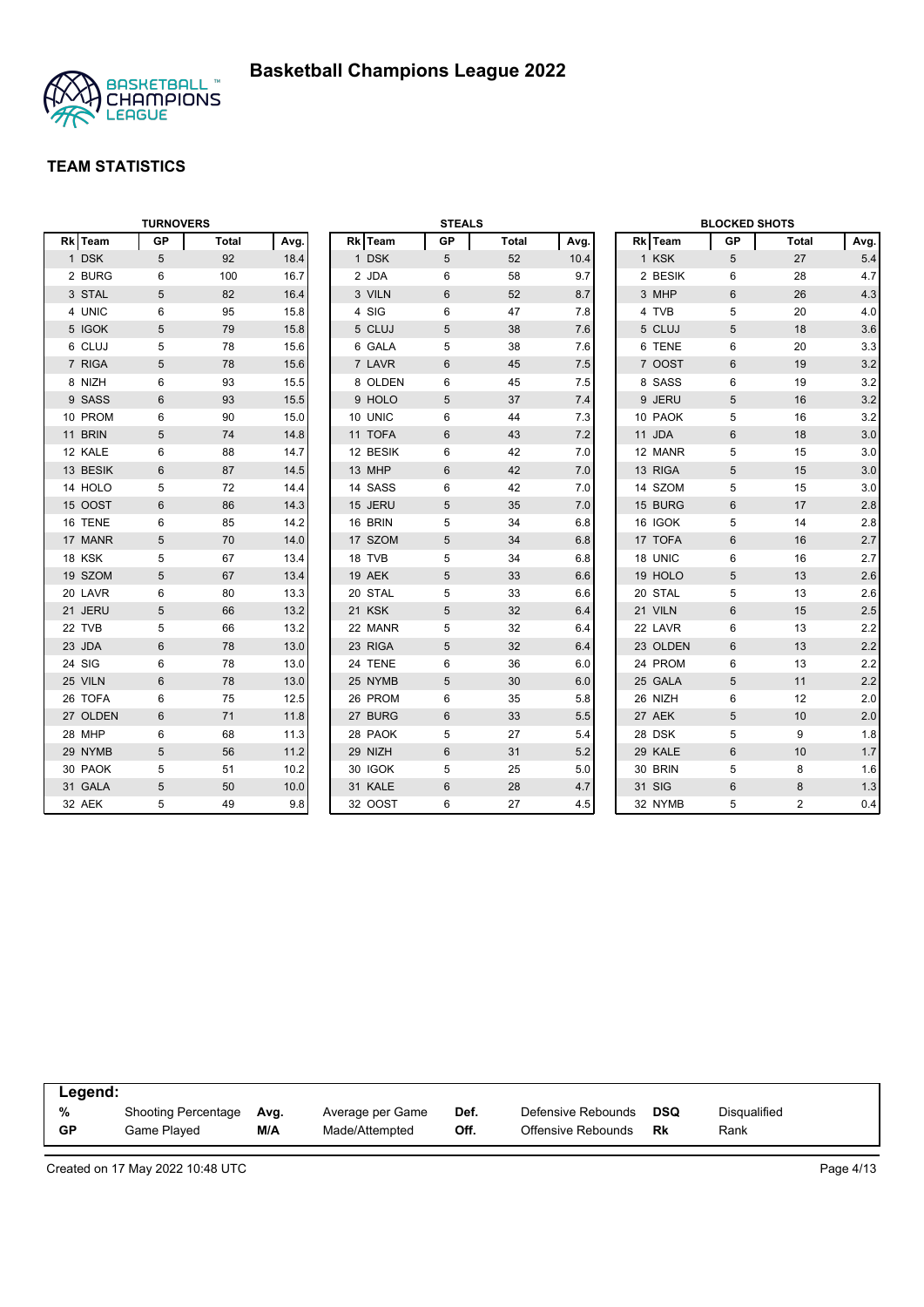



|          |                | <b>TOTAL FIELD GOALS MADE</b> |      |         |    | <b>2-POINT FIELD GOALS MADE</b> |      |               |                | <b>3-POINT FIELD GOALS MADE</b> |      |
|----------|----------------|-------------------------------|------|---------|----|---------------------------------|------|---------------|----------------|---------------------------------|------|
| Rk Team  | <b>GP</b>      | M/A                           | Avg. | Rk Team | GP | Total                           | Avg. | Rk Team       | GР             | Total                           | Avg. |
| 1 MHP    | 6              | 181                           | 30.2 | 1 BESIK | 6  | 142                             | 23.7 | 1 GALA        | 5              | 63                              | 12.6 |
| 2 BESIK  | 6              | 180                           | 30.0 | 2 SZOM  | 5  | 117                             | 23.4 | 2 BURG        | 6              | 70                              | 11.7 |
| 3 OOST   | $6\phantom{1}$ | 180                           | 30.0 | 3 OLDEN | 6  | 137                             | 22.8 | 3 RIGA        | 5              | 58                              | 11.6 |
| 4 SIG    | 6              | 179                           | 29.8 | 4 JDA   | 6  | 134                             | 22.3 | 4 KALE        | 6              | 65                              | 10.8 |
| 5 SZOM   | 5              | 149                           | 29.8 | 5 KSK   | 5  | 108                             | 21.6 | 5 NYMB        | 5              | 53                              | 10.6 |
| 6 BURG   | 6              | 177                           | 29.5 | 6 MHP   | 6  | 126                             | 21.0 | 6 JERU        | 5              | 52                              | 10.4 |
| 7 UNIC   | 6              | 177                           | 29.5 | 7 SIG   | 6  | 125                             | 20.8 | 7 UNIC        | 6              | 60                              | 10.0 |
| 8 JDA    | 6              | 174                           | 29.0 | 8 OOST  | 6  | 124                             | 20.7 | 8 TVB         | 5              | 49                              | 9.8  |
| 9 PROM   | 6              | 174                           | 29.0 | 9 IGOK  | 5  | 103                             | 20.6 | 9 TENE        | 6              | 58                              | 9.7  |
| 10 TENE  | 6              | 174                           | 29.0 | 10 VILN | 6  | 120                             | 20.0 | 10 PROM       | 6              | 57                              | 9.5  |
| 11 NYMB  | 5              | 145                           | 29.0 | 11 DSK  | 5  | 100                             | 20.0 | 11 HOLO       | 5              | 47                              | 9.4  |
| 12 GALA  | 5              | 144                           | 28.8 | 12 LAVR | 6  | 119                             | 19.8 | 12 OOST       | 6              | 56                              | 9.3  |
| 13 TOFA  | $6\phantom{1}$ | 172                           | 28.7 | 13 TOFA | 6  | 119                             | 19.8 | 13 MHP        | $6\phantom{1}$ | 55                              | 9.2  |
| 14 IGOK  | 5              | 143                           | 28.6 | 14 PROM | 6  | 117                             | 19.5 | 14 PAOK       | 5              | 46                              | 9.2  |
| 15 RIGA  | 5              | 143                           | 28.6 | 15 UNIC | 6  | 117                             | 19.5 | <b>15 SIG</b> | 6              | 54                              | 9.0  |
| 16 TVB   | 5              | 143                           | 28.6 | 16 BRIN | 5  | 97                              | 19.4 | 16 AEK        | 5              | 45                              | 9.0  |
| 17 BRIN  | 5              | 142                           | 28.4 | 17 TENE | 6  | 116                             | 19.3 | 17 BRIN       | 5              | 45                              | 9.0  |
| 18 HOLO  | 5              | 142                           | 28.4 | 18 CLUJ | 5  | 96                              | 19.2 | 18 CLUJ       | 5              | 45                              | 9.0  |
| 19 CLUJ  | 5              | 141                           | 28.2 | 19 HOLO | 5  | 95                              | 19.0 | 19 MANR       | 5              | 45                              | 9.0  |
| 20 KSK   | 5              | 140                           | 28.0 | 20 TVB  | 5  | 94                              | 18.8 | 20 STAL       | 5              | 45                              | 9.0  |
| 21 AEK   | 5              | 138                           | 27.6 | 21 AEK  | 5  | 93                              | 18.6 | 21 TOFA       | 6              | 53                              | 8.8  |
| 22 VILN  | 6              | 165                           | 27.5 | 22 MANR | 5  | 92                              | 18.4 | 22 NIZH       | 6              | 51                              | 8.5  |
| 23 MANR  | 5              | 137                           | 27.4 | 23 NYMB | 5  | 92                              | 18.4 | 23 IGOK       | 5              | 40                              | 8.0  |
| 24 OLDEN | 6              | 164                           | 27.3 | 24 BURG | 6  | 107                             | 17.8 | 24 SASS       | 6              | 46                              | 7.7  |
| 25 KALE  | $6\phantom{1}$ | 160                           | 26.7 | 25 NIZH | 6  | 104                             | 17.3 | 25 VILN       | 6              | 45                              | 7.5  |
| 26 JERU  | 5              | 131                           | 26.2 | 26 SASS | 6  | 102                             | 17.0 | 26 JDA        | 6              | 40                              | 6.7  |
| 27 LAVR  | $6\phantom{1}$ | 155                           | 25.8 | 27 RIGA | 5  | 85                              | 17.0 | 27 KSK        | 5              | 32                              | 6.4  |
| 28 NIZH  | 6              | 155                           | 25.8 | 28 PAOK | 5  | 83                              | 16.6 | 28 SZOM       | 5              | 32                              | 6.4  |
| 29 PAOK  | 5              | 129                           | 25.8 | 29 STAL | 5  | 83                              | 16.6 | 29 BESIK      | 6              | 38                              | 6.3  |
| 30 DSK   | 5              | 128                           | 25.6 | 30 GALA | 5  | 81                              | 16.2 | 30 LAVR       | 6              | 36                              | 6.0  |
| 31 STAL  | 5              | 128                           | 25.6 | 31 KALE | 6  | 95                              | 15.8 | 31 DSK        | 5              | 28                              | 5.6  |
| 32 SASS  | 6              | 148                           | 24.7 | 32 JERU | 5  | 79                              | 15.8 | 32 OLDEN      | 6              | 27                              | 4.5  |

| Legend:   |                            |      |                  |      |                    |            |              |  |
|-----------|----------------------------|------|------------------|------|--------------------|------------|--------------|--|
| %         | <b>Shooting Percentage</b> | Avg. | Average per Game | Def. | Defensive Rebounds | <b>DSQ</b> | Disqualified |  |
| <b>GP</b> | Game Played                | M/A  | Made/Attempted   | Off. | Offensive Rebounds | Rk         | Rank         |  |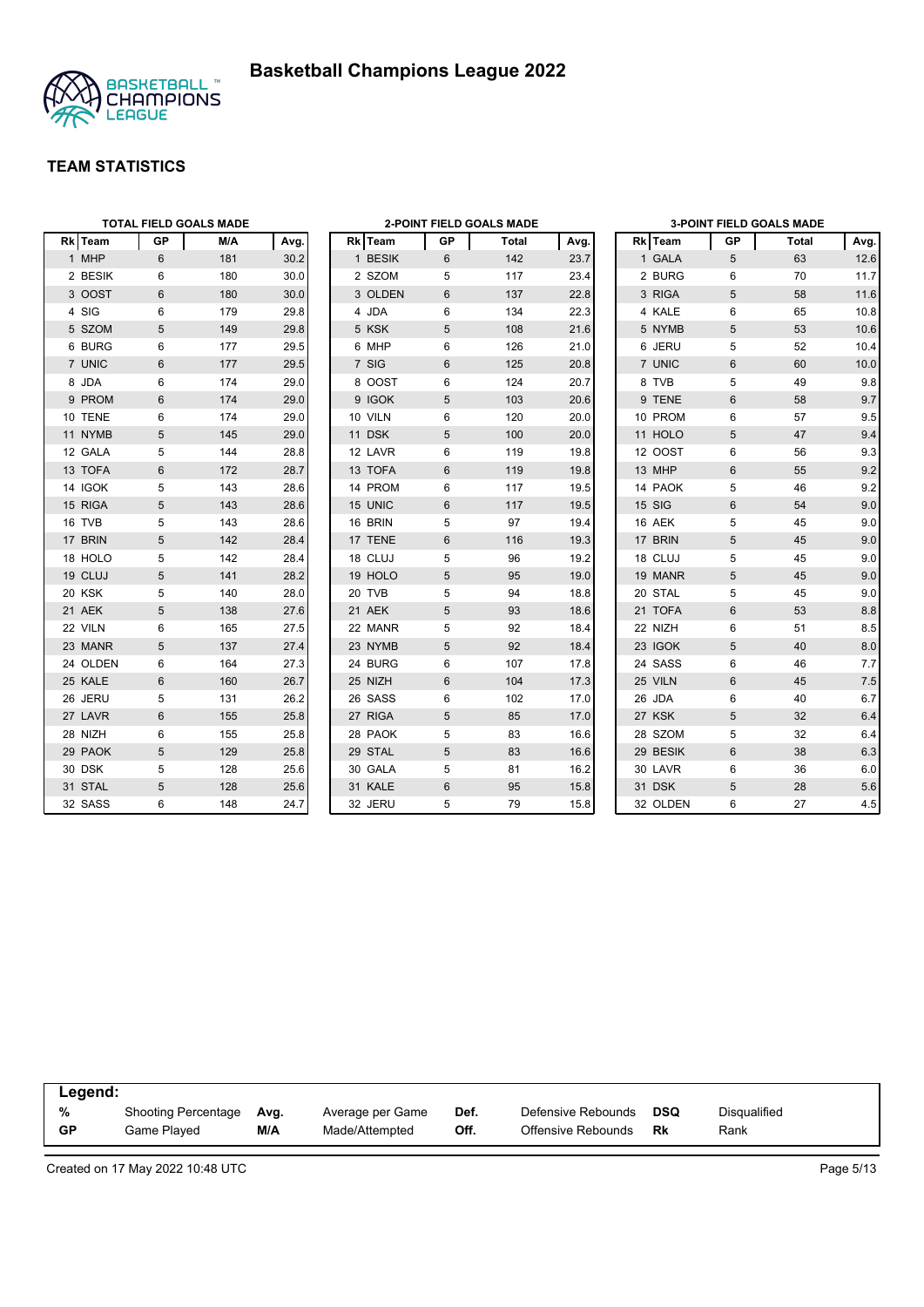



|          | <b>FREE THROWS MADE</b> |              |      |          |                 | TOTAL FIELD GOALS ATTEMPTS |      |         |           | 2-POINT FIELD GOALS ATTEMPTS |      |
|----------|-------------------------|--------------|------|----------|-----------------|----------------------------|------|---------|-----------|------------------------------|------|
| Rk Team  | <b>GP</b>               | <b>Total</b> | Avg. | Rk Team  | GP              | Total                      | Avg. | Rk Team | <b>GP</b> | Total                        | Avg. |
| 1 CLUJ   | 5                       | 93           | 18.6 | 1 NYMB   | $5\overline{)}$ | 346                        | 69.2 | 1 SZOM  | 5         | 227                          | 45.4 |
| 2 OOST   | 6                       | 100          | 16.7 | 2 MHP    | 6               | 408                        | 68.0 | 2 OLDEN | 6         | 263                          | 43.8 |
| 3 VILN   | 6                       | 100          | 16.7 | 3 AEK    | 5               | 332                        | 66.4 | 3 MHP   | 6         | 261                          | 43.5 |
| 4 MANR   | 5                       | 83           | 16.6 | 4 JERU   | 5               | 330                        | 66.0 | 4 BESIK | 6         | 257                          | 42.8 |
| 5 GALA   | 5                       | 82           | 16.4 | 5 PROM   | 6               | 395                        | 65.8 | 5 SIG   | 6         | 250                          | 41.7 |
| 6 NIZH   | 6                       | 98           | 16.3 | 6 VILN   | 6               | 395                        | 65.8 | 6 KSK   | 5         | 204                          | 40.8 |
| 7 AEK    | 5                       | 81           | 16.2 | 7 GALA   | 5               | 329                        | 65.8 | 7 DSK   | 5         | 203                          | 40.6 |
| 8 OLDEN  | 6                       | 95           | 15.8 | 8 SIG    | 6               | 387                        | 64.5 | 8 JDA   | 6         | 241                          | 40.2 |
| 9 HOLO   | 5                       | 79           | 15.8 | 9 KSK    | 5               | 322                        | 64.4 | 9 PROM  | 6         | 241                          | 40.2 |
| 10 STAL  | 5                       | 79           | 15.8 | 10 PAOK  | 5               | 320                        | 64.0 | 10 VILN | 6         | 241                          | 40.2 |
| 11 DSK   | 5                       | 74           | 14.8 | 11 SZOM  | 5               | 317                        | 63.4 | 11 IGOK | 5         | 195                          | 39.0 |
| 12 PAOK  | 5                       | 74           | 14.8 | 12 STAL  | 5               | 315                        | 63.0 | 12 PAOK | 5         | 194                          | 38.8 |
| 13 TOFA  | 6                       | 86           | 14.3 | 13 JDA   | 6               | 377                        | 62.8 | 13 NYMB | 5         | 192                          | 38.4 |
| 14 JERU  | 5                       | 71           | 14.2 | 14 IGOK  | 5               | 314                        | 62.8 | 14 AEK  | 5         | 189                          | 37.8 |
| 15 TVB   | 5                       | 67           | 13.4 | 15 BESIK | 6               | 374                        | 62.3 | 15 LAVR | 6         | 224                          | 37.3 |
| 16 SASS  | 6                       | 79           | 13.2 | 16 MANR  | 5               | 310                        | 62.0 | 16 OOST | 6         | 223                          | 37.2 |
| 17 SIG   | 6                       | 79           | 13.2 | 17 TVB   | 5               | 310                        | 62.0 | 17 SASS | 6         | 221                          | 36.8 |
| 18 KALE  | 6                       | 78           | 13.0 | 18 CLUJ  | 5               | 309                        | 61.8 | 18 TVB  | 5         | 182                          | 36.4 |
| 19 MHP   | 6                       | 77           | 12.8 | 19 OLDEN | 6               | 370                        | 61.7 | 19 TOFA | 6         | 216                          | 36.0 |
| 20 SZOM  | 5                       | 63           | 12.6 | 20 DSK   | 5               | 308                        | 61.6 | 20 HOLO | 5         | 171                          | 34.2 |
| 21 BESIK | 6                       | 73           | 12.2 | 21 KALE  | 6               | 365                        | 60.8 | 21 BRIN | 5         | 170                          | 34.0 |
| 22 RIGA  | 5                       | 60           | 12.0 | 22 RIGA  | 5               | 304                        | 60.8 | 22 STAL | 5         | 169                          | 33.8 |
| 23 IGOK  | 5                       | 59           | 11.8 | 23 SASS  | 6               | 364                        | 60.7 | 23 TENE | $6\,$     | 201                          | 33.5 |
| 24 TENE  | 6                       | 70           | 11.7 | 24 TOFA  | 6               | 364                        | 60.7 | 24 CLUJ | 5         | 167                          | 33.4 |
| 25 BRIN  | 5                       | 55           | 11.0 | 25 BRIN  | 5               | 302                        | 60.4 | 25 NIZH | 6         | 199                          | 33.2 |
| 26 KSK   | 5                       | 55           | 11.0 | 26 HOLO  | 5               | 302                        | 60.4 | 26 JERU | 5         | 165                          | 33.0 |
| 27 LAVR  | 6                       | 65           | 10.8 | 27 BURG  | 6               | 359                        | 59.8 | 27 UNIC | 6         | 195                          | 32.5 |
| 28 BURG  | 6                       | 63           | 10.5 | 28 OOST  | 6               | 358                        | 59.7 | 28 GALA | 5         | 162                          | 32.4 |
| 29 NYMB  | 5                       | 52           | 10.4 | 29 NIZH  | 6               | 357                        | 59.5 | 29 BURG | 6         | 194                          | 32.3 |
| 30 JDA   | 6                       | 54           | 9.0  | 30 LAVR  | 6               | 356                        | 59.3 | 30 MANR | 5         | 160                          | 32.0 |
| 31 PROM  | 6                       | 54           | 9.0  | 31 UNIC  | 6               | 352                        | 58.7 | 31 RIGA | 5         | 158                          | 31.6 |
| 32 UNIC  | 6                       | 53           | 8.8  | 32 TENE  | 6               | 348                        | 58.0 | 32 KALE | 6         | 187                          | 31.2 |

| Legend:   |                            |      |                  |      |                    |     |              |  |
|-----------|----------------------------|------|------------------|------|--------------------|-----|--------------|--|
| %         | <b>Shooting Percentage</b> | Avg. | Average per Game | Def. | Defensive Rebounds | DSQ | Disgualified |  |
| <b>GP</b> | Game Played                | M/A  | Made/Attempted   | Off. | Offensive Rebounds | Rk  | Rank         |  |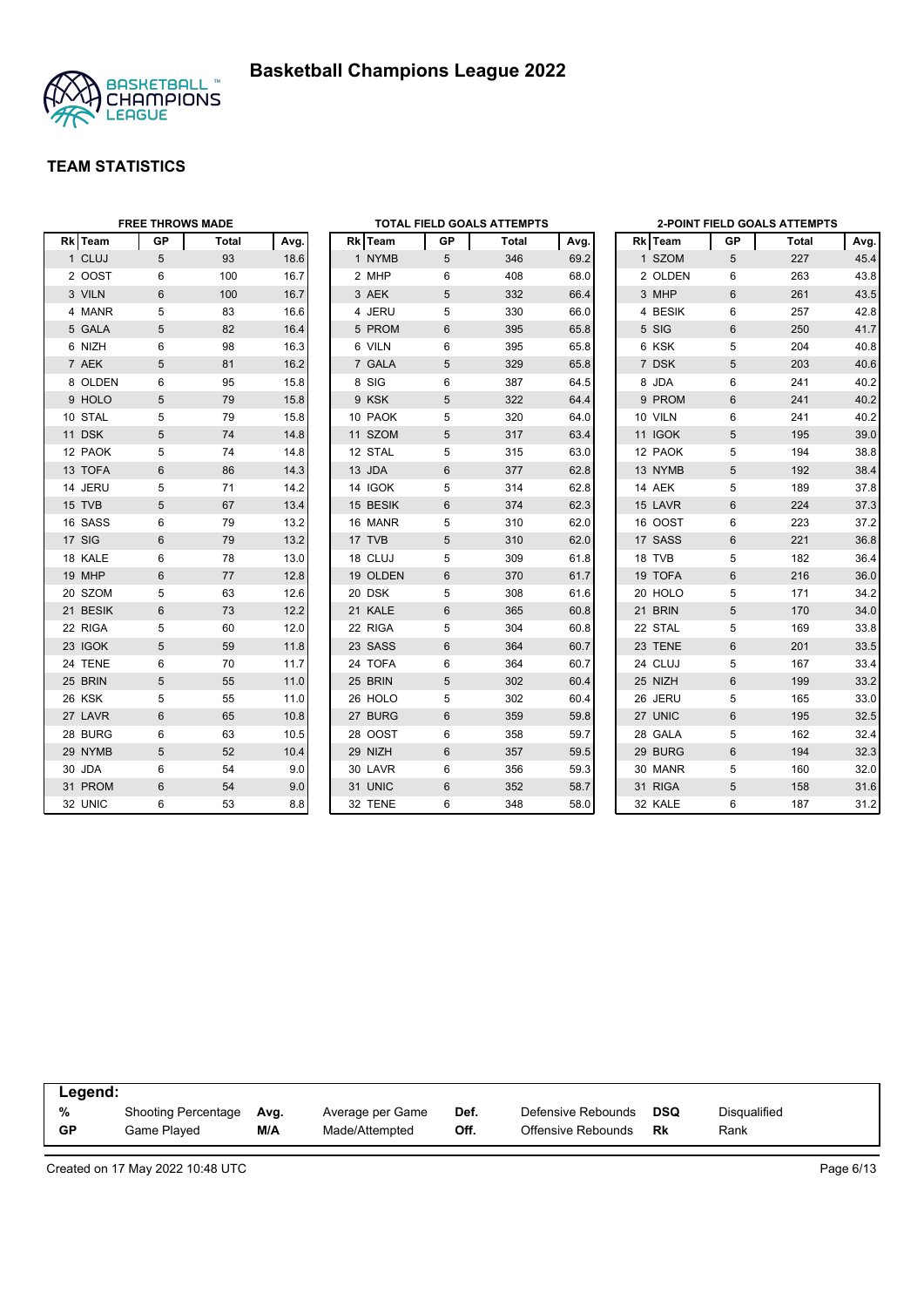

|                | <b>3-POINT FIELD GOALS ATTEMPTS</b> |       |      | <b>FREE THROWS ATTEMPTS</b> |    |       |      |  | <b>OFFENSIVE REBOUNDS</b> |    |              |      |  |
|----------------|-------------------------------------|-------|------|-----------------------------|----|-------|------|--|---------------------------|----|--------------|------|--|
| <b>Rk</b> Team | GP                                  | Total | Avg. | Rk Team                     | GP | Total | Avg. |  | Rk Team                   | GP | <b>Total</b> | Avg. |  |
| 1 GALA         | 5                                   | 167   | 33.4 | 1 CLUJ                      | 5  | 137   | 27.4 |  | 1 MHP                     | 6  | 88           | 14.7 |  |
| 2 JERU         | 5                                   | 165   | 33.0 | 2 OOST                      | 6  | 135   | 22.5 |  | 2 IGOK                    | 5  | 72           | 14.4 |  |
| 3 NYMB         | 5                                   | 154   | 30.8 | 3 AEK                       | 5  | 111   | 22.2 |  | 3 DSK                     | 5  | 69           | 13.8 |  |
| 4 MANR         | 5                                   | 150   | 30.0 | 4 JERU                      | 5  | 109   | 21.8 |  | 4 VILN                    | 6  | 81           | 13.5 |  |
| 5 KALE         | 6                                   | 178   | 29.7 | 5 MANR                      | 5  | 109   | 21.8 |  | 5 JERU                    | 5  | 66           | 13.2 |  |
| 6 RIGA         | 5                                   | 146   | 29.2 | 6 HOLO                      | 5  | 107   | 21.4 |  | 6 SIG                     | 6  | 78           | 13.0 |  |
| 7 STAL         | 5                                   | 146   | 29.2 | 7 NIZH                      | 6  | 127   | 21.2 |  | 7 KSK                     | 5  | 65           | 13.0 |  |
| 8 AEK          | 5                                   | 143   | 28.6 | 8 OLDEN                     | 6  | 126   | 21.0 |  | 8 PROM                    | 6  | 77           | 12.8 |  |
| 9 CLUJ         | 5                                   | 142   | 28.4 | 9 PAOK                      | 5  | 105   | 21.0 |  | 9 CLUJ                    | 5  | 63           | 12.6 |  |
| 10 BURG        | 6                                   | 165   | 27.5 | 10 VILN                     | 6  | 125   | 20.8 |  | 10 SZOM                   | 5  | 63           | 12.6 |  |
| 11 BRIN        | 5                                   | 132   | 26.4 | 11 STAL                     | 5  | 102   | 20.4 |  | 11 NIZH                   | 6  | 73           | 12.2 |  |
| 12 NIZH        | 6                                   | 158   | 26.3 | 12 GALA                     | 5  | 96    | 19.2 |  | 12 GALA                   | 5  | 56           | 11.2 |  |
| 13 UNIC        | 6                                   | 157   | 26.2 | <b>13 SIG</b>               | 6  | 113   | 18.8 |  | 13 AEK                    | 5  | 55           | 11.0 |  |
| 14 HOLO        | 5                                   | 131   | 26.2 | 14 TOFA                     | 6  | 113   | 18.8 |  | 14 STAL                   | 5  | 55           | 11.0 |  |
| 15 PROM        | 6                                   | 154   | 25.7 | 15 SZOM                     | 5  | 94    | 18.8 |  | 15 MANR                   | 5  | 54           | 10.8 |  |
| 16 VILN        | 6                                   | 154   | 25.7 | 16 DSK                      | 5  | 93    | 18.6 |  | 16 JDA                    | 6  | 64           | 10.7 |  |
| 17 TVB         | 5                                   | 128   | 25.6 | 17 IGOK                     | 5  | 93    | 18.6 |  | 17 NYMB                   | 5  | 53           | 10.6 |  |
| 18 PAOK        | 5                                   | 126   | 25.2 | 18 SASS                     | 6  | 106   | 17.7 |  | 18 PAOK                   | 5  | 52           | 10.4 |  |
| 19 TOFA        | 6                                   | 148   | 24.7 | 19 KALE                     | 6  | 105   | 17.5 |  | 19 TOFA                   | 6  | 61           | 10.2 |  |
| 20 MHP         | 6                                   | 147   | 24.5 | 20 TENE                     | 6  | 105   | 17.5 |  | 20 BURG                   | 6  | 60           | 10.0 |  |
| 21 TENE        | 6                                   | 147   | 24.5 | 21 TVB                      | 5  | 83    | 16.6 |  | 21 OLDEN                  | 6  | 60           | 10.0 |  |
| 22 SASS        | 6                                   | 143   | 23.8 | 22 BRIN                     | 5  | 82    | 16.4 |  | 22 SASS                   | 6  | 60           | 10.0 |  |
| 23 IGOK        | 5                                   | 119   | 23.8 | 23 MHP                      | 6  | 98    | 16.3 |  | 23 TVB                    | 5  | 49           | 9.8  |  |
| 24 KSK         | 5                                   | 118   | 23.6 | 24 RIGA                     | 5  | 80    | 16.0 |  | 24 OOST                   | 6  | 58           | 9.7  |  |
| 25 SIG         | $6\phantom{1}$                      | 137   | 22.8 | 25 BESIK                    | 6  | 93    | 15.5 |  | 25 RIGA                   | 5  | 48           | 9.6  |  |
| 26 JDA         | 6                                   | 136   | 22.7 | 26 KSK                      | 5  | 77    | 15.4 |  | 26 KALE                   | 6  | 57           | 9.5  |  |
| 27 OOST        | $6\phantom{1}$                      | 135   | 22.5 | 27 LAVR                     | 6  | 88    | 14.7 |  | 27 UNIC                   | 6  | 55           | 9.2  |  |
| 28 LAVR        | 6                                   | 132   | 22.0 | 28 BURG                     | 6  | 82    | 13.7 |  | 28 LAVR                   | 6  | 52           | 8.7  |  |
| 29 DSK         | 5                                   | 105   | 21.0 | 29 JDA                      | 6  | 79    | 13.2 |  | 29 TENE                   | 6  | 51           | 8.5  |  |
| 30 BESIK       | 6                                   | 117   | 19.5 | 30 NYMB                     | 5  | 63    | 12.6 |  | 30 BESIK                  | 6  | 49           | 8.2  |  |
| 31 SZOM        | 5                                   | 90    | 18.0 | 31 PROM                     | 6  | 73    | 12.2 |  | 31 HOLO                   | 5  | 38           | 7.6  |  |
| 32 OLDEN       | 6                                   | 107   | 17.8 | 32 UNIC                     | 6  | 70    | 11.7 |  | 32 BRIN                   | 5  | 32           | 6.4  |  |

| Legend: |                     |      |                  |      |                    |     |              |  |
|---------|---------------------|------|------------------|------|--------------------|-----|--------------|--|
| %       | Shooting Percentage | Avg. | Average per Game | Def. | Defensive Rebounds | DSQ | Disqualified |  |
| GP      | Game Plaved         | M/A  | Made/Attempted   | Off. | Offensive Rebounds | Rk  | Rank         |  |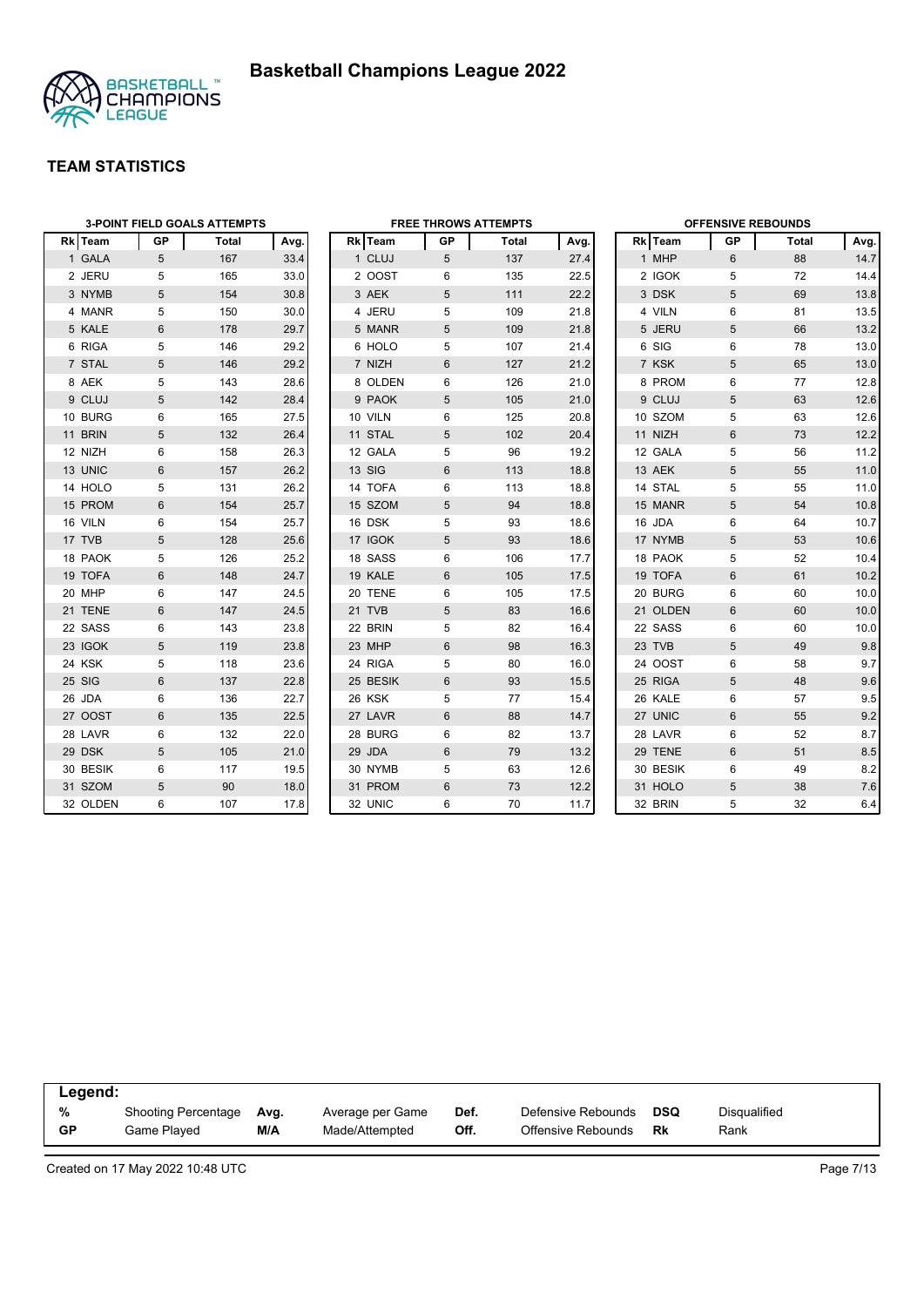



| <b>DEFENSIVE REBOUNDS</b> |                 |              |      | <b>ALLOWED FIELD GOALS</b> |    |       |      |  | <b>ALLOWED 2-POINT FIELD GOALS</b> |                 |       |      |  |
|---------------------------|-----------------|--------------|------|----------------------------|----|-------|------|--|------------------------------------|-----------------|-------|------|--|
| Rk Team                   | <b>GP</b>       | <b>Total</b> | Avg. | Rk Team                    | GP | Total | Avg. |  | <b>Rk</b> Team                     | GP              | Total | Avg. |  |
| 1 IGOK                    | 5               | 147          | 29.4 | 1 SASS                     | 6  | 197   | 32.8 |  | 1 SASS                             | 6               | 143   | 23.8 |  |
| 2 MANR                    | 5               | 145          | 29.0 | 2 AEK                      | 5  | 161   | 32.2 |  | 2 VILN                             | 6               | 138   | 23.0 |  |
| 3 STAL                    | 5               | 145          | 29.0 | 3 NIZH                     | 6  | 184   | 30.7 |  | 3 AEK                              | 5               | 113   | 22.6 |  |
| 4 PROM                    | 6               | 172          | 28.7 | 4 KALE                     | 6  | 181   | 30.2 |  | 4 UNIC                             | 6               | 135   | 22.5 |  |
| 5 SZOM                    | 5               | 141          | 28.2 | 5 NYMB                     | 5  | 150   | 30.0 |  | 5 BURG                             | $6\phantom{1}$  | 132   | 22.0 |  |
| 6 JERU                    | 5               | 140          | 28.0 | 6 BRIN                     | 5  | 148   | 29.6 |  | 6 NYMB                             | 5               | 110   | 22.0 |  |
| 7 TENE                    | 6               | 161          | 26.8 | 7 OLDEN                    | 6  | 177   | 29.5 |  | 7 NIZH                             | $\,6\,$         | 130   | 21.7 |  |
| 8 NYMB                    | 5               | 134          | 26.8 | 8 STAL                     | 5  | 147   | 29.4 |  | 8 STAL                             | 5               | 105   | 21.0 |  |
| 9 TVB                     | 5               | 134          | 26.8 | 9 SIG                      | 6  | 175   | 29.2 |  | 9 BRIN                             | 5               | 103   | 20.6 |  |
| 10 BESIK                  | 6               | 159          | 26.5 | 10 VILN                    | 6  | 175   | 29.2 |  | 10 KALE                            | 6               | 122   | 20.3 |  |
| 11 PAOK                   | 5               | 132          | 26.4 | 11 CLUJ                    | 5  | 146   | 29.2 |  | 11 LAVR                            | 6               | 121   | 20.2 |  |
| 12 OOST                   | 6               | 158          | 26.3 | 12 OOST                    | 6  | 173   | 28.8 |  | 12 OLDEN                           | 6               | 121   | 20.2 |  |
| 13 HOLO                   | 5               | 131          | 26.2 | 13 GALA                    | 5  | 144   | 28.8 |  | 13 TVB                             | 5               | 101   | 20.2 |  |
| 14 CLUJ                   | 5               | 130          | 26.0 | 14 TVB                     | 5  | 142   | 28.4 |  | 14 OOST                            | 6               | 118   | 19.7 |  |
| 15 GALA                   | 5               | 129          | 25.8 | 15 LAVR                    | 6  | 170   | 28.3 |  | 15 DSK                             | 5               | 98    | 19.6 |  |
| 16 UNIC                   | 6               | 150          | 25.0 | 16 BURG                    | 6  | 169   | 28.2 |  | 16 SIG                             | 6               | 117   | 19.5 |  |
| 17 BRIN                   | 5               | 125          | 25.0 | 17 MHP                     | 6  | 168   | 28.0 |  | 17 CLUJ                            | 5               | 97    | 19.4 |  |
| 18 RIGA                   | 5               | 123          | 24.6 | 18 RIGA                    | 5  | 139   | 27.8 |  | 18 BESIK                           | 6               | 115   | 19.2 |  |
| 19 BURG                   | 6               | 145          | 24.2 | 19 BESIK                   | 6  | 165   | 27.5 |  | 19 MANR                            | 5               | 95    | 19.0 |  |
| 20 MHP                    | 6               | 145          | 24.2 | 20 KSK                     | 5  | 136   | 27.2 |  | 20 MHP                             | 6               | 109   | 18.2 |  |
| 21 DSK                    | 5               | 121          | 24.2 | 21 TOFA                    | 6  | 162   | 27.0 |  | 21 HOLO                            | 5               | 90    | 18.0 |  |
| 22 KALE                   | 6               | 143          | 23.8 | 22 IGOK                    | 5  | 134   | 26.8 |  | 22 SZOM                            | 5               | 90    | 18.0 |  |
| 23 LAVR                   | $6\phantom{1}6$ | 142          | 23.7 | 23 UNIC                    | 6  | 160   | 26.7 |  | 23 TENE                            | $6\phantom{1}$  | 107   | 17.8 |  |
| 24 JDA                    | 6               | 136          | 22.7 | 24 DSK                     | 5  | 133   | 26.6 |  | 24 TOFA                            | 6               | 106   | 17.7 |  |
| 25 SIG                    | 6               | 135          | 22.5 | 25 PAOK                    | 5  | 133   | 26.6 |  | 25 GALA                            | 5               | 87    | 17.4 |  |
| 26 VILN                   | 6               | 135          | 22.5 | 26 TENE                    | 6  | 157   | 26.2 |  | 26 PROM                            | 6               | 102   | 17.0 |  |
| 27 NIZH                   | $6\phantom{1}$  | 133          | 22.2 | 27 SZOM                    | 5  | 131   | 26.2 |  | 27 RIGA                            | $5\phantom{.0}$ | 85    | 17.0 |  |
| 28 KSK                    | 5               | 110          | 22.0 | 28 PROM                    | 6  | 155   | 25.8 |  | 28 PAOK                            | 5               | 83    | 16.6 |  |
| 29 OLDEN                  | 6               | 130          | 21.7 | 29 MANR                    | 5  | 128   | 25.6 |  | 29 JERU                            | 5               | 82    | 16.4 |  |
| 30 TOFA                   | 6               | 129          | 21.5 | 30 HOLO                    | 5  | 126   | 25.2 |  | <b>30 KSK</b>                      | 5               | 80    | 16.0 |  |
| 31 AEK                    | 5               | 107          | 21.4 | 31 JERU                    | 5  | 125   | 25.0 |  | 31 IGOK                            | 5               | 79    | 15.8 |  |
| 32 SASS                   | 6               | 120          | 20.0 | 32 JDA                     | 6  | 147   | 24.5 |  | 32 JDA                             | 6               | 88    | 14.7 |  |

| Legend:   |                            |      |                  |      |                    |            |                     |
|-----------|----------------------------|------|------------------|------|--------------------|------------|---------------------|
| %         | <b>Shooting Percentage</b> | Avg. | Average per Game | Def. | Defensive Rebounds | <b>DSQ</b> | <b>Disqualified</b> |
| <b>GP</b> | Game Played                | M/A  | Made/Attempted   | Off. | Offensive Rebounds | Rk         | Rank                |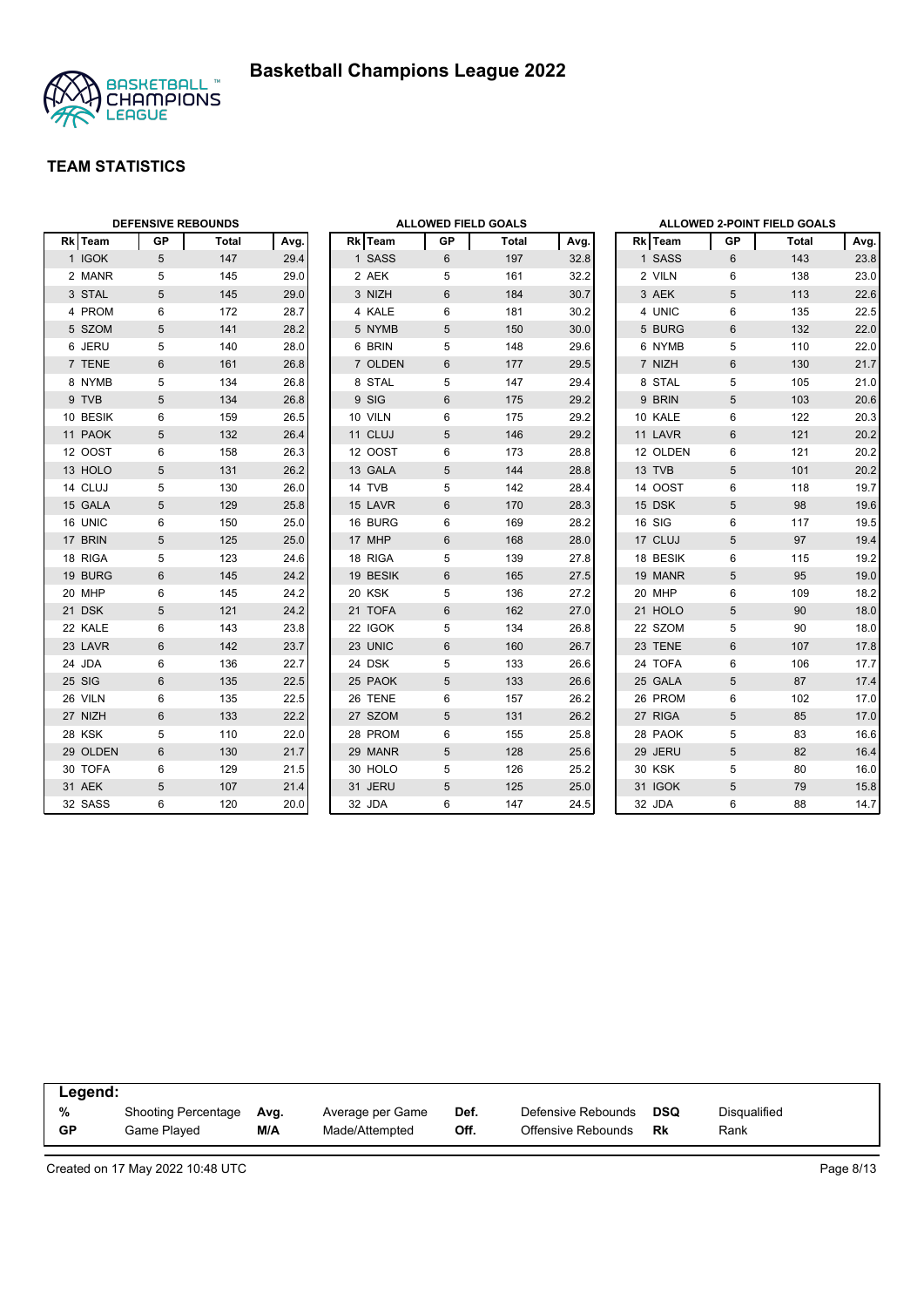

#### **TEAM STATISTICS**

|          |                 | <b>ALLOWED 3-POINT FIELD GOALS</b> |      | <b>ALLOWED FREE THROWS</b> |          |                |       |                 |  |  |
|----------|-----------------|------------------------------------|------|----------------------------|----------|----------------|-------|-----------------|--|--|
| Rk Team  | <b>GP</b>       | Total                              | Avg. |                            | Rk Team  | <b>GP</b>      | Total | Avg.            |  |  |
| 1 GALA   | 5               | 57                                 | 11.4 |                            | 1 HOLO   | 5              | 90    | 18 <sub>c</sub> |  |  |
| 2 KSK    | 5               | 56                                 | 11.2 |                            | 2 JERU   | 5              | 83    | 16.6            |  |  |
| 3 IGOK   | 5               | 55                                 | 11.0 |                            | 3 OOST   | $6\phantom{1}$ | 99    | 16.5            |  |  |
| 4 RIGA   | 5               | 54                                 | 10.8 |                            | 4 BRIN   | 5              | 82    | 16.4            |  |  |
| 5 PAOK   | 5               | 50                                 | 10.0 |                            | 5 BESIK  | $6\,$          | 98    | 16.3            |  |  |
| 6 JDA    | 6               | 59                                 | 9.8  |                            | 6 BURG   | 6              | 97    | 16.2            |  |  |
| 7 KALE   | $\,6\,$         | 59                                 | 9.8  |                            | 7 SZOM   | $\sqrt{5}$     | 80    | 16 <sub>c</sub> |  |  |
| 8 MHP    | 6               | 59                                 | 9.8  |                            | 8 KSK    | 5              | 78    | 15.6            |  |  |
| 9 CLUJ   | 5               | 49                                 | 9.8  |                            | 9 NYMB   | 5              | 77    | 15.4            |  |  |
| 10 SIG   | 6               | 58                                 | 9.7  |                            | 10 RIGA  | 5              | 74    | 14.8            |  |  |
| 11 AEK   | 5               | 48                                 | 9.6  |                            | 11 TENE  | $6\phantom{1}$ | 86    | 14.3            |  |  |
| 12 OLDEN | 6               | 56                                 | 9.3  |                            | 12 TOFA  | 6              | 83    | 13.8            |  |  |
| 13 TOFA  | 6               | 56                                 | 9.3  |                            | 13 PAOK  | 5              | 68    | 13.6            |  |  |
| 14 OOST  | 6               | 55                                 | 9.2  |                            | 14 NIZH  | 6              | 81    | 13.5            |  |  |
| 15 NIZH  | 6               | 54                                 | 9.0  |                            | 15 OLDEN | $6\phantom{1}$ | 81    | 13.5            |  |  |
| 16 SASS  | 6               | 54                                 | 9.0  |                            | 16 SIG   | 6              | 81    | 13.5            |  |  |
| 17 BRIN  | $\overline{5}$  | 45                                 | 9.0  |                            | 17 IGOK  | 5              | 67    | 13.4            |  |  |
| 18 PROM  | 6               | 53                                 | 8.8  |                            | 18 JDA   | 6              | 80    | 13.3            |  |  |
| 19 JERU  | 5               | 43                                 | 8.6  |                            | 19 KALE  | $\,6\,$        | 80    | 13.3            |  |  |
| 20 STAL  | 5               | 42                                 | 8.4  |                            | 20 DSK   | 5              | 66    | 13.2            |  |  |
| 21 BESIK | $6\phantom{1}$  | 50                                 | 8.3  |                            | 21 MANR  | 5              | 66    | 13.2            |  |  |
| 22 TENE  | 6               | 50                                 | 8.3  |                            | 22 AEK   | 5              | 65    | 13 <sub>c</sub> |  |  |
| 23 LAVR  | $6\phantom{1}$  | 49                                 | 8.2  |                            | 23 CLUJ  | $\sqrt{5}$     | 63    | 12.6            |  |  |
| 24 SZOM  | 5               | 41                                 | 8.2  |                            | 24 STAL  | 5              | 61    | 12.2            |  |  |
| 25 TVB   | 5               | 41                                 | 8.2  |                            | 25 PROM  | 6              | 71    | 11.8            |  |  |
| 26 NYMB  | 5               | 40                                 | 8.0  |                            | 26 SASS  | 6              | 68    | 11.3            |  |  |
| 27 HOLO  | 5               | 36                                 | 7.2  |                            | 27 GALA  | 5              | 55    | 11.0            |  |  |
| 28 DSK   | 5               | 35                                 | 7.0  |                            | 28 TVB   | 5              | 52    | 10.4            |  |  |
| 29 MANR  | 5               | 33                                 | 6.6  |                            | 29 UNIC  | $6\phantom{1}$ | 58    | 9.7             |  |  |
| 30 BURG  | 6               | 37                                 | 6.2  |                            | 30 MHP   | 6              | 55    | 9.2             |  |  |
| 31 VILN  | $6\phantom{1}6$ | 37                                 | 6.2  |                            | 31 VILN  | $\,6$          | 55    | 9.2             |  |  |
| 32 UNIC  | 6               | 25                                 | 4.2  |                            | 32 LAVR  | 6              | 51    | 8.5             |  |  |

|              |              |    | <b>ALLOWED FIELD GOALS ATTEMPTS</b> |      |
|--------------|--------------|----|-------------------------------------|------|
|              | Rk Team      | GP | <b>Total</b>                        | Avg. |
| $\mathbf{1}$ | <b>IGOK</b>  | 5  | 340                                 | 68.0 |
| 2            | <b>STAL</b>  | 5  | 338                                 | 67.6 |
| 3            | <b>TENE</b>  | 6  | 397                                 | 66.2 |
| 4            | <b>NYMB</b>  | 5  | 331                                 | 66.2 |
| 5            | <b>OOST</b>  | 6  | 396                                 | 66.0 |
| 6            | <b>MANR</b>  | 5  | 327                                 | 65.4 |
|              | 7 LAVR       | 6  | 390                                 | 65.0 |
| 8            | <b>BESIK</b> | 6  | 388                                 | 64.7 |
| 9            | <b>BURG</b>  | 6  | 387                                 | 64.5 |
|              | 10 GALA      | 5  | 322                                 | 64.4 |
|              | 11 SZOM      | 5  | 320                                 | 64.0 |
|              | 12 TVB       | 5  | 320                                 | 64.0 |
|              | 13 AEK       | 5  | 318                                 | 63.6 |
|              | 14 CLUJ      | 5  | 318                                 | 63.6 |
|              | 15 PAOK      | 5  | 316                                 | 63.2 |
|              | 16 KALE      | 6  | 378                                 | 63.0 |
|              | 17 PROM      | 6  | 377                                 | 62.8 |
|              | 18 SASS      | 6  | 372                                 | 62.0 |
|              | 19 JERU      | 5  | 309                                 | 61.8 |
|              | 20 BRIN      | 5  | 308                                 | 61.6 |
|              | 21 MHP       | 6  | 369                                 | 61.5 |
|              | 22 HOLO      | 5  | 307                                 | 61.4 |
|              | 23 RIGA      | 5  | 305                                 | 61.0 |
|              | 24 VILN      | 6  | 365                                 | 60.8 |
|              | 25 KSK       | 5  | 303                                 | 60.6 |
|              | 26 NIZH      | 6  | 362                                 | 60.3 |
|              | 27 UNIC      | 6  | 359                                 | 59.8 |
|              | 28 OLDEN     | 6  | 358                                 | 59.7 |
|              | 29 SIG       | 6  | 350                                 | 58.3 |
|              | 30 TOFA      | 6  | 350                                 | 58.3 |
| 31           | <b>DSK</b>   | 5  | 288                                 | 57.6 |
|              | 32 JDA       | 6  | 331                                 | 55.2 |

| Legend:        |                     |      |                  |      |                    |                  |                     |  |
|----------------|---------------------|------|------------------|------|--------------------|------------------|---------------------|--|
| %<br><b>GP</b> | Shooting Percentage | Avg. | Average per Game | Def. | Defensive Rebounds | <b>DSQ</b><br>Rk | <b>Disqualified</b> |  |
|                | Game Plaved         | M/A  | Made/Attempted   | Off. | Offensive Rebounds |                  | Rank                |  |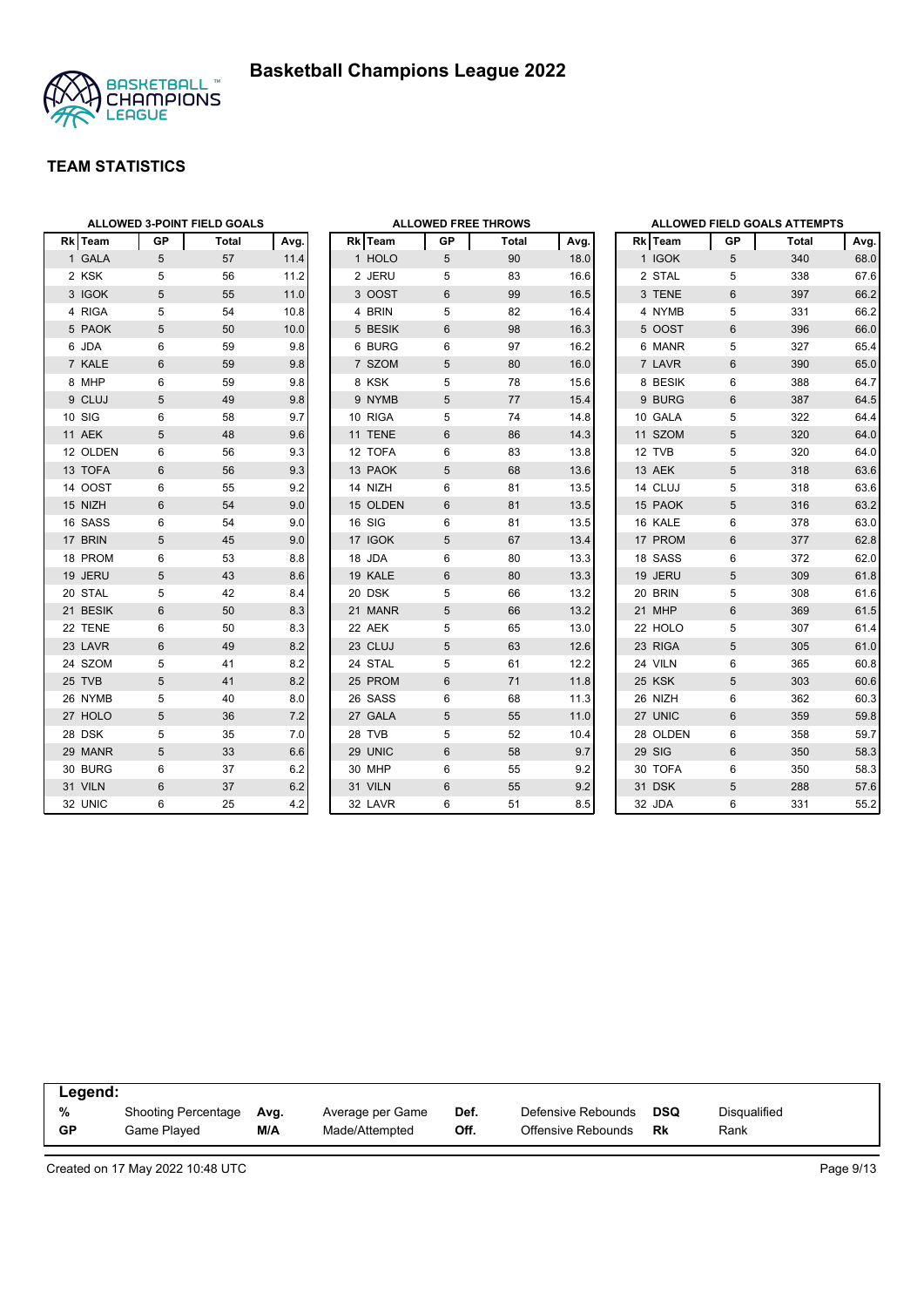



|            |             |                | ALLOWED 2-POINT FIELD GOALS ATTEMPTS |      |
|------------|-------------|----------------|--------------------------------------|------|
| <b>RkI</b> | <b>Team</b> | GР             | Total                                | Avg. |
|            | 1 NYMB      | 5              | 214                                  | 42.8 |
|            | 2 BURG      | 6              | 253                                  | 42.2 |
|            | 3 UNIC      | $6\phantom{1}$ | 252                                  | 42.0 |
|            | 4 VILN      | 6              | 249                                  | 41.5 |
|            | 5 TENE      | 6              | 247                                  | 41.2 |
|            | 6 TVB       | 5              | 206                                  | 41.2 |
|            | 7 OOST      | $6\phantom{1}$ | 244                                  | 40.7 |
|            | 8 SASS      | 6              | 244                                  | 40.7 |
|            | 9 BESIK     | 6              | 238                                  | 39.7 |
|            | 10 AEK      | 5              | 195                                  | 39.0 |
|            | 11 KALE     | $6\phantom{1}$ | 232                                  | 38.7 |
|            | 12 MANR     | 5              | 193                                  | 38.6 |
|            | 13 PROM     | 6              | 222                                  | 37.0 |
|            | 14 LAVR     | 6              | 221                                  | 36.8 |
|            | 15 HOLO     | 5              | 184                                  | 36.8 |
|            | 16 IGOK     | 5              | 183                                  | 36.6 |
|            | 17 NIZH     | $6\phantom{1}$ | 219                                  | 36.5 |
|            | 18 BRIN     | 5              | 181                                  | 36.2 |
|            | 19 CLUJ     | 5              | 181                                  | 36.2 |
|            | 20 OLDEN    | 6              | 215                                  | 35.8 |
|            | 21 SZOM     | 5              | 179                                  | 35.8 |
|            | 22 MHP      | 6              | 211                                  | 35.2 |
|            | 23 RIGA     | 5              | 176                                  | 35.2 |
|            | 24 GALA     | 5              | 174                                  | 34.8 |
|            | 25 STAL     | 5              | 173                                  | 34.6 |
|            | 26 PAOK     | 5              | 172                                  | 34.4 |
|            | 27 TOFA     | $6\phantom{1}$ | 204                                  | 34.0 |
|            | 28 JERU     | 5              | 169                                  | 33.8 |
|            | 29 DSK      | 5              | 165                                  | 33.0 |
|            | 30 SIG      | 6              | 196                                  | 32.7 |
|            | 31 KSK      | 5              | 163                                  | 32.6 |
|            | 32 JDA      | 6              | 167                                  | 27.8 |

|    |            |           | <b>ALLOWED FREE THROWS ATTEMPTS</b> |      |
|----|------------|-----------|-------------------------------------|------|
|    | Rk Team    | <b>GP</b> | <b>Total</b>                        | Avg. |
|    | 1 HOLO     | 5         | 126                                 | 25.2 |
|    | 2 OOST     | 6         | 142                                 | 23.7 |
|    | 3 BRIN     | 5         | 109                                 | 21.8 |
|    | 4 NYMB     | 5         | 108                                 | 21.6 |
| 5  | <b>KSK</b> | 5         | 107                                 | 21.4 |
|    | 6 SZOM     | 5         | 106                                 | 21.2 |
|    | 7 JERU     | 5         | 105                                 | 21.0 |
|    | 8 BURG     | 6         | 125                                 | 20.8 |
|    | 9 BESIK    | 6         | 117                                 | 19.5 |
|    | 10 DSK     | 5         | 96                                  | 19.2 |
|    | 11 RIGA    | 5         | 96                                  | 19.2 |
|    | 12 STAL    | 5         | 94                                  | 18.8 |
|    | 13 TOFA    | 6         | 110                                 | 18.3 |
|    | 14 NIZH    | 6         | 109                                 | 18.2 |
|    | 15 PROM    | 6         | 109                                 | 18.2 |
|    | 16 MANR    | 5         | 91                                  | 18.2 |
|    | 17 KALE    | 6         | 108                                 | 18.0 |
|    | 18 AEK     | 5         | 89                                  | 17.8 |
|    | 19 OLDEN   | 6         | 106                                 | 17.7 |
|    | 20 SIG     | 6         | 106                                 | 17.7 |
|    | 21 CLUJ    | 5         | 88                                  | 17.6 |
|    | 22 PAOK    | 5         | 87                                  | 17.4 |
|    | 23 TENE    | 6         | 103                                 | 17.2 |
|    | 24 GALA    | 5         | 86                                  | 17.2 |
|    | 25 JDA     | 6         | 98                                  | 16.3 |
| 26 | <b>TVB</b> | 5         | 77                                  | 15.4 |
|    | 27 IGOK    | 5         | 76                                  | 15.2 |
|    | 28 SASS    | 6         | 90                                  | 15.0 |
|    | 29 UNIC    | 6         | 86                                  | 14.3 |
|    | 30 MHP     | 6         | 80                                  | 13.3 |
|    | 31 VILN    | 6         | 78                                  | 13.0 |
|    | 32 LAVR    | 6         | 71                                  | 11.8 |

| Legend: |                     |      |                  |      |                    |     |                     |  |
|---------|---------------------|------|------------------|------|--------------------|-----|---------------------|--|
| %       | Shooting Percentage | Avg. | Average per Game | Def. | Defensive Rebounds | DSQ | <b>Disqualified</b> |  |
| GP      | Game Plaved         | M/A  | Made/Attempted   | Off. | Offensive Rebounds | Rk  | Rank                |  |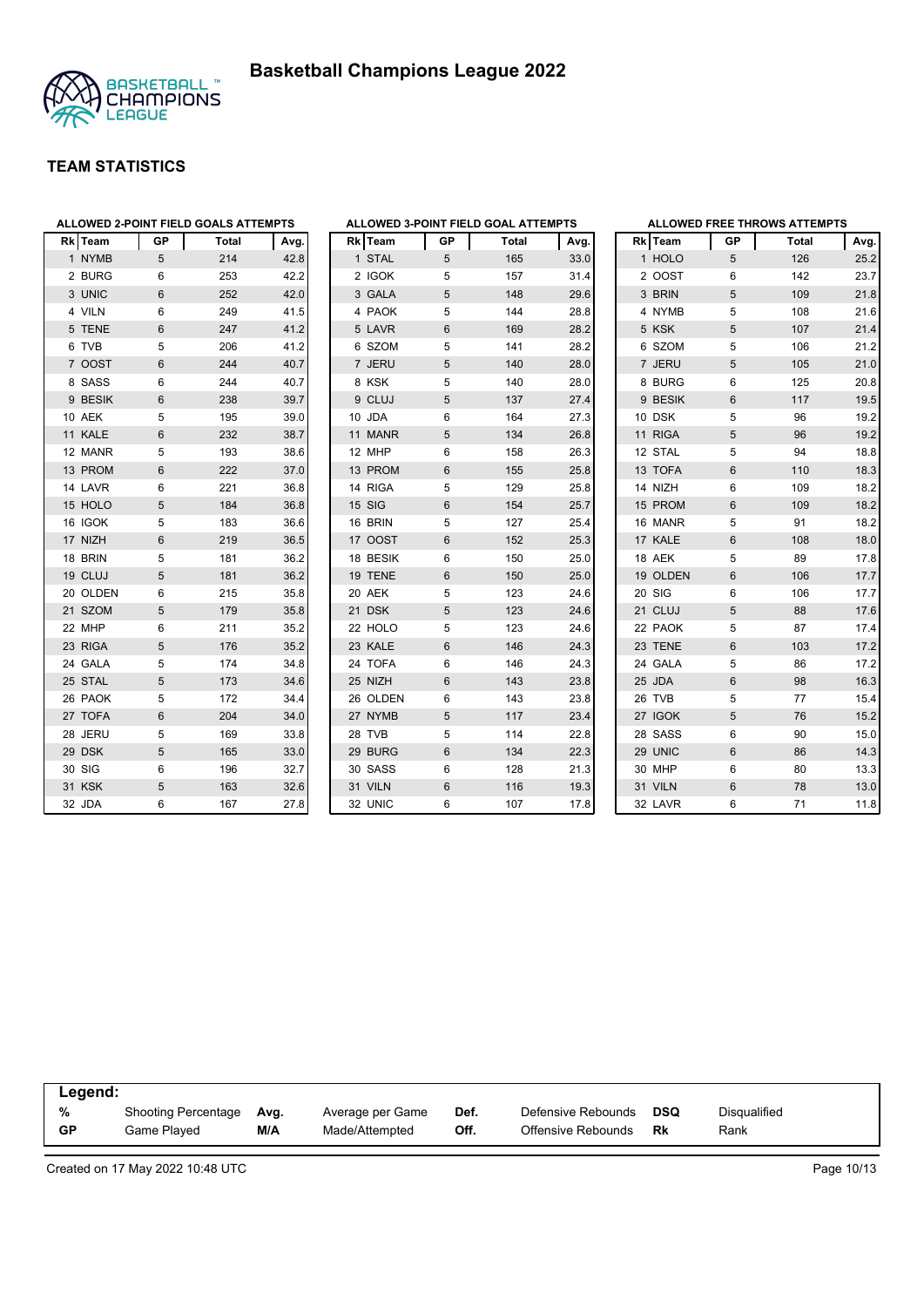



|          | <b>OPPONENT TOTAL FIELD GOALS %</b> |         |      |               |           | <b>OPPONENT 2-POINT FIELD GOALS %</b> |      | <b>OPPONENT 3-POINT FIELD GOALS %</b> |                |        |      |  |
|----------|-------------------------------------|---------|------|---------------|-----------|---------------------------------------|------|---------------------------------------|----------------|--------|------|--|
| Rk Team  | <b>GP</b>                           | M/A     | %    | Rk Team       | <b>GP</b> | M/A                                   | $\%$ | Rk Team                               | GP             | M/A    | $\%$ |  |
| 1 MANR   | 5                                   | 128/327 | 39.1 | 1 IGOK        | 5         | 79/183                                | 43.2 | 1 UNIC                                | 6              | 25/107 | 23.4 |  |
| 2 IGOK   | 5                                   | 134/340 | 39.4 | 2 TENE        | 6         | 107/247                               | 43.3 | 2 MANR                                | 5              | 33/134 | 24.6 |  |
| 3 TENE   | $6\phantom{1}$                      | 157/397 | 39.5 | 3 PROM        | 6         | 102/222                               | 45.9 | 3 STAL                                | 5              | 42/165 | 25.5 |  |
| 4 JERU   | 5                                   | 125/309 | 40.5 | 4 PAOK        | 5         | 83/172                                | 48.3 | 4 BURG                                | 6              | 37/134 | 27.6 |  |
| 5 SZOM   | 5                                   | 131/320 | 40.9 | 5 RIGA        | 5         | 85/176                                | 48.3 | 5 DSK                                 | 5              | 35/123 | 28.5 |  |
| 6 HOLO   | 5                                   | 126/307 | 41.0 | 6 BESIK       | 6         | 115/238                               | 48.3 | 6 LAVR                                | 6              | 49/169 | 29.0 |  |
| 7 PROM   | 6                                   | 155/377 | 41.1 | 7 OOST        | 6         | 118/244                               | 48.4 | 7 SZOM                                | 5              | 41/141 | 29.1 |  |
| 8 PAOK   | 5                                   | 133/316 | 42.1 | 8 JERU        | 5         | 82/169                                | 48.5 | 8 HOLO                                | 5              | 36/123 | 29.3 |  |
| 9 BESIK  | 6                                   | 165/388 | 42.5 | 9 HOLO        | 5         | 90/184                                | 48.9 | 9 JERU                                | 5              | 43/140 | 30.7 |  |
| 10 STAL  | 5                                   | 147/338 | 43.5 | 10 TVB        | 5         | 101/206                               | 49.0 | 10 VILN                               | 6              | 37/116 | 31.9 |  |
| 11 LAVR  | 6                                   | 170/390 | 43.6 | <b>11 KSK</b> | 5         | 80/163                                | 49.1 | 11 BESIK                              | 6              | 50/150 | 33.3 |  |
| 12 BURG  | 6                                   | 169/387 | 43.7 | 12 MANR       | 5         | 95/193                                | 49.2 | 12 TENE                               | 6              | 50/150 | 33.3 |  |
| 13 OOST  | 6                                   | 173/396 | 43.7 | 13 GALA       | 5         | 87/174                                | 50.0 | 13 NYMB                               | 5              | 40/117 | 34.2 |  |
| 14 TVB   | 5                                   | 142/320 | 44.4 | 14 SZOM       | 5         | 90/179                                | 50.3 | 14 PROM                               | 6              | 53/155 | 34.2 |  |
| 15 JDA   | 6                                   | 147/331 | 44.4 | 15 NYMB       | 5         | 110/214                               | 51.4 | 15 PAOK                               | 5              | 50/144 | 34.7 |  |
| 16 UNIC  | 6                                   | 160/359 | 44.6 | 16 MHP        | 6         | 109/211                               | 51.7 | 16 IGOK                               | 5              | 55/157 | 35.0 |  |
| 17 GALA  | 5                                   | 144/322 | 44.7 | 17 TOFA       | 6         | 106/204                               | 52.0 | 17 BRIN                               | 5              | 45/127 | 35.4 |  |
| 18 KSK   | 5                                   | 136/303 | 44.9 | 18 BURG       | 6         | 132/253                               | 52.2 | 18 CLUJ                               | 5              | 49/137 | 35.8 |  |
| 19 NYMB  | 5                                   | 150/331 | 45.3 | 19 KALE       | 6         | 122/232                               | 52.6 | 19 TVB                                | 5              | 41/114 | 36.0 |  |
| 20 MHP   | 6                                   | 168/369 | 45.5 | 20 JDA        | 6         | 88/167                                | 52.7 | 20 JDA                                | 6              | 59/164 | 36.0 |  |
| 21 RIGA  | 5                                   | 139/305 | 45.6 | 21 UNIC       | 6         | 135/252                               | 53.6 | 21 OOST                               | $6\phantom{1}$ | 55/152 | 36.2 |  |
| 22 CLUJ  | 5                                   | 146/318 | 45.9 | 22 CLUJ       | 5         | 97/181                                | 53.6 | 22 MHP                                | 6              | 59/158 | 37.3 |  |
| 23 DSK   | 5                                   | 133/288 | 46.2 | 23 LAVR       | 6         | 121/221                               | 54.8 | 23 SIG                                | $\,6\,$        | 58/154 | 37.7 |  |
| 24 TOFA  | 6                                   | 162/350 | 46.3 | 24 VILN       | 6         | 138/249                               | 55.4 | 24 NIZH                               | 6              | 54/143 | 37.8 |  |
| 25 KALE  | $6\phantom{1}$                      | 181/378 | 47.9 | 25 OLDEN      | 6         | 121/215                               | 56.3 | 25 TOFA                               | $\,6\,$        | 56/146 | 38.4 |  |
| 26 VILN  | 6                                   | 175/365 | 47.9 | 26 BRIN       | 5         | 103/181                               | 56.9 | 26 GALA                               | 5              | 57/148 | 38.5 |  |
| 27 BRIN  | $\sqrt{5}$                          | 148/308 | 48.1 | 27 AEK        | 5         | 113/195                               | 57.9 | 27 AEK                                | 5              | 48/123 | 39.0 |  |
| 28 OLDEN | 6                                   | 177/358 | 49.4 | 28 SASS       | 6         | 143/244                               | 58.6 | 28 OLDEN                              | 6              | 56/143 | 39.2 |  |
| 29 SIG   | 6                                   | 175/350 | 50.0 | 29 NIZH       | 6         | 130/219                               | 59.4 | 29 KSK                                | 5              | 56/140 | 40.0 |  |
| 30 AEK   | 5                                   | 161/318 | 50.6 | 30 DSK        | 5         | 98/165                                | 59.4 | 30 KALE                               | 6              | 59/146 | 40.4 |  |
| 31 NIZH  | 6                                   | 184/362 | 50.8 | 31 SIG        | 6         | 117/196                               | 59.7 | 31 RIGA                               | 5              | 54/129 | 41.9 |  |
| 32 SASS  | 6                                   | 197/372 | 53.0 | 32 STAL       | 5         | 105/173                               | 60.7 | 32 SASS                               | 6              | 54/128 | 42.2 |  |

| Legend:   |                            |      |                  |      |                    |     |              |  |
|-----------|----------------------------|------|------------------|------|--------------------|-----|--------------|--|
| %         | <b>Shooting Percentage</b> | Avg. | Average per Game | Def. | Defensive Rebounds | DSQ | Disgualified |  |
| <b>GP</b> | Game Played                | M/A  | Made/Attempted   | Off. | Offensive Rebounds | Rk  | Rank         |  |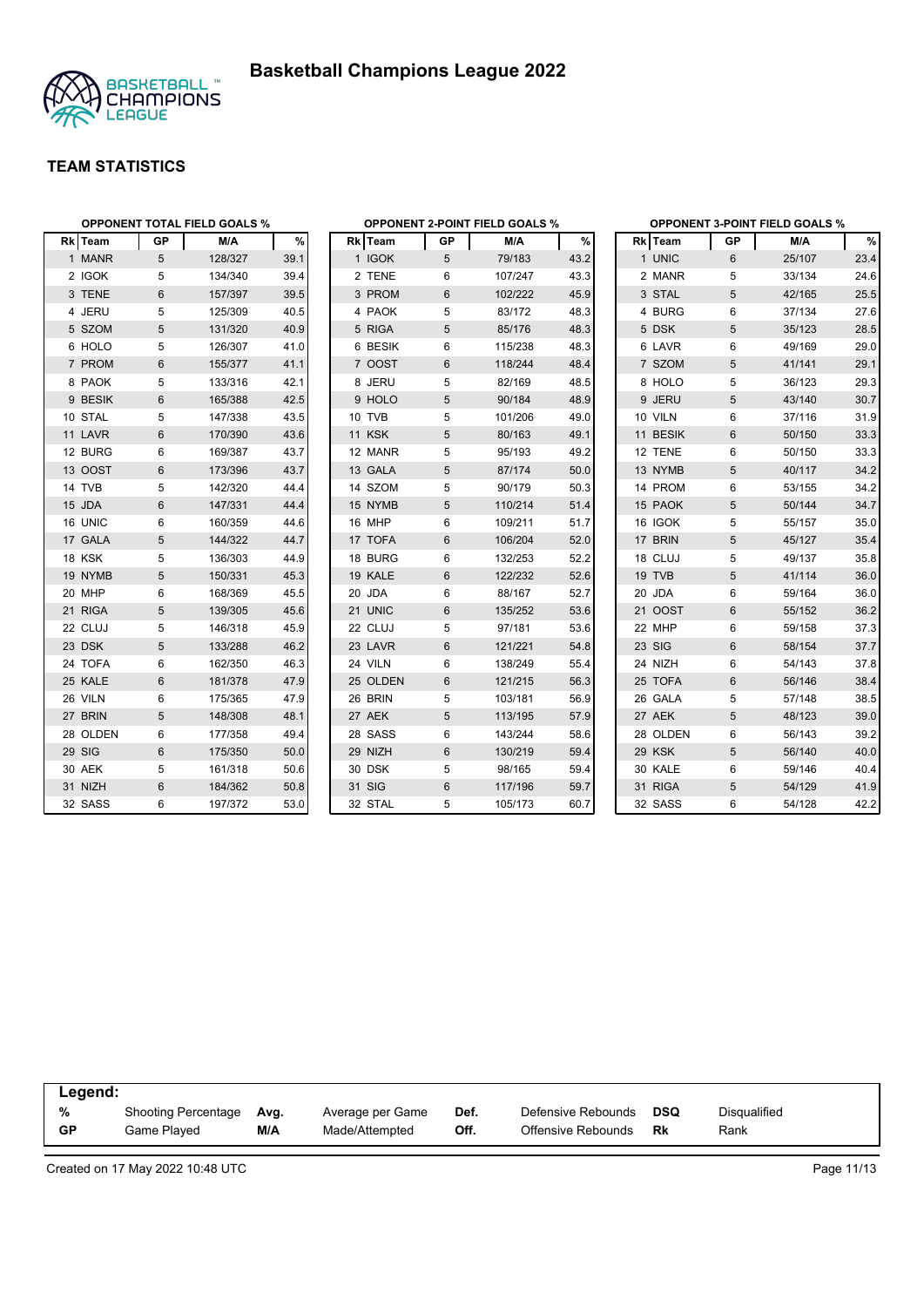

|                |                | <b>OPPONENT FREE THROWS %</b> |      | <b>BENCH POINTS</b> |            |       |      | <b>FAST BREAK POINTS</b> |                |       |      |
|----------------|----------------|-------------------------------|------|---------------------|------------|-------|------|--------------------------|----------------|-------|------|
| <b>Rk</b> Team | GP             | M/A                           | %    | Rk Team             | <b>GP</b>  | Total | Avg. | Rk Team                  | GP             | Total | Avg. |
| 1 IGOK         | 5              | 67/76                         | 88.2 | 1 MANR              | 5          | 202   | 40.4 | 1 GALA                   | 5              | 90    | 18.0 |
| 2 BESIK        | 6              | 98/117                        | 83.8 | 2 BURG              | 6          | 224   | 37.3 | 2 SZOM                   | 5              | 72    | 14.4 |
| 3 TENE         | 6              | 86/103                        | 83.5 | 3 JERU              | 5          | 177   | 35.4 | 3 PROM                   | 6              | 86    | 14.3 |
| 4 JDA          | 6              | 80/98                         | 81.6 | 4 UNIC              | 6          | 206   | 34.3 | 4 NYMB                   | 5              | 71    | 14.2 |
| 5 JERU         | 5              | 83/105                        | 79.0 | 5 TENE              | 6          | 203   | 33.8 | 5 STAL                   | 5              | 70    | 14.0 |
| 6 PAOK         | 5              | 68/87                         | 78.2 | 6 KSK               | 5          | 162   | 32.4 | 6 PAOK                   | 5              | 67    | 13.4 |
| 7 BURG         | $6\phantom{1}$ | 97/125                        | 77.6 | 7 RIGA              | 5          | 162   | 32.4 | 7 TVB                    | 5              | 63    | 12.6 |
| 8 RIGA         | 5              | 74/96                         | 77.1 | 8 KALE              | 6          | 191   | 31.8 | 8 BRIN                   | 5              | 61    | 12.2 |
| 9 OLDEN        | 6              | 81/106                        | 76.4 | 9 SZOM              | 5          | 157   | 31.4 | 9 OLDEN                  | 6              | 69    | 11.5 |
| 10 SIG         | 6              | 81/106                        | 76.4 | 10 NIZH             | 6          | 185   | 30.8 | 10 BESIK                 | 6              | 65    | 10.8 |
| 11 SASS        | 6              | 68/90                         | 75.6 | 11 MHP              | 6          | 167   | 27.8 | 11 MHP                   | 6              | 65    | 10.8 |
| 12 SZOM        | 5              | 80/106                        | 75.5 | 12 SIG              | 6          | 166   | 27.7 | 12 SASS                  | 6              | 65    | 10.8 |
| 13 TOFA        | $6\phantom{1}$ | 83/110                        | 75.5 | 13 PAOK             | $\sqrt{5}$ | 136   | 27.2 | 13 TOFA                  | 6              | 65    | 10.8 |
| 14 BRIN        | 5              | 82/109                        | 75.2 | 14 VILN             | 6          | 161   | 26.8 | 14 UNIC                  | 6              | 65    | 10.8 |
| 15 NIZH        | 6              | 81/109                        | 74.3 | 15 BRIN             | 5          | 134   | 26.8 | 15 MANR                  | 5              | 53    | 10.6 |
| 16 KALE        | 6              | 80/108                        | 74.1 | 16 OOST             | 6          | 160   | 26.7 | 16 BURG                  | 6              | 63    | 10.5 |
| 17 AEK         | 5              | 65/89                         | 73.0 | 17 DSK              | 5          | 130   | 26.0 | 17 VILN                  | 6              | 62    | 10.3 |
| 18 KSK         | 5              | 78/107                        | 72.9 | 18 HOLO             | 5          | 130   | 26.0 | 18 DSK                   | 5              | 50    | 10.0 |
| 19 MANR        | 5              | 66/91                         | 72.5 | 19 AEK              | 5          | 124   | 24.8 | 19 IGOK                  | 5              | 48    | 9.6  |
| 20 LAVR        | 6              | 51/71                         | 71.8 | 20 OLDEN            | 6          | 146   | 24.3 | 20 SIG                   | 6              | 57    | 9.5  |
| 21 CLUJ        | 5              | 63/88                         | 71.6 | 21 SASS             | 6          | 145   | 24.2 | 21 OOST                  | 6              | 55    | 9.2  |
| 22 HOLO        | 5              | 90/126                        | 71.4 | 22 IGOK             | 5          | 120   | 24.0 | 22 RIGA                  | 5              | 46    | 9.2  |
| 23 NYMB        | 5              | 77/108                        | 71.3 | 23 BESIK            | 6          | 140   | 23.3 | 23 AEK                   | 5              | 45    | 9.0  |
| 24 VILN        | 6              | 55/78                         | 70.5 | 24 PROM             | 6          | 136   | 22.7 | 24 LAVR                  | 6              | 50    | 8.3  |
| 25 OOST        | $6\phantom{1}$ | 99/142                        | 69.7 | 25 TOFA             | $6\,$      | 135   | 22.5 | 25 CLUJ                  | 5              | 41    | 8.2  |
| 26 DSK         | 5              | 66/96                         | 68.8 | 26 TVB              | 5          | 112   | 22.4 | 26 JDA                   | 6              | 47    | 7.8  |
| 27 MHP         | 6              | 55/80                         | 68.8 | 27 NYMB             | 5          | 105   | 21.0 | 27 HOLO                  | 5              | 35    | 7.0  |
| 28 TVB         | 5              | 52/77                         | 67.5 | 28 JDA              | 6          | 125   | 20.8 | 28 JERU                  | 5              | 35    | 7.0  |
| 29 UNIC        | 6              | 58/86                         | 67.4 | 29 GALA             | 5          | 90    | 18.0 | 29 TENE                  | 6              | 41    | 6.8  |
| 30 PROM        | 6              | 71/109                        | 65.1 | 30 STAL             | 5          | 90    | 18.0 | <b>30 KSK</b>            | 5              | 33    | 6.6  |
| 31 STAL        | 5              | 61/94                         | 64.9 | 31 CLUJ             | 5          | 89    | 17.8 | 31 NIZH                  | $6\phantom{1}$ | 36    | 6.0  |
| 32 GALA        | 5              | 55/86                         | 64.0 | 32 LAVR             | 6          | 103   | 17.2 | 32 KALE                  | 6              | 26    | 4.3  |

| Legend:   |                     |      |                  |      |                    |     |                     |  |
|-----------|---------------------|------|------------------|------|--------------------|-----|---------------------|--|
| %         | Shooting Percentage | Avg. | Average per Game | Def. | Defensive Rebounds | DSQ | <b>Disqualified</b> |  |
| <b>GP</b> | Game Plaved         | M/A  | Made/Attempted   | Off. | Offensive Rebounds | Rk  | Rank                |  |